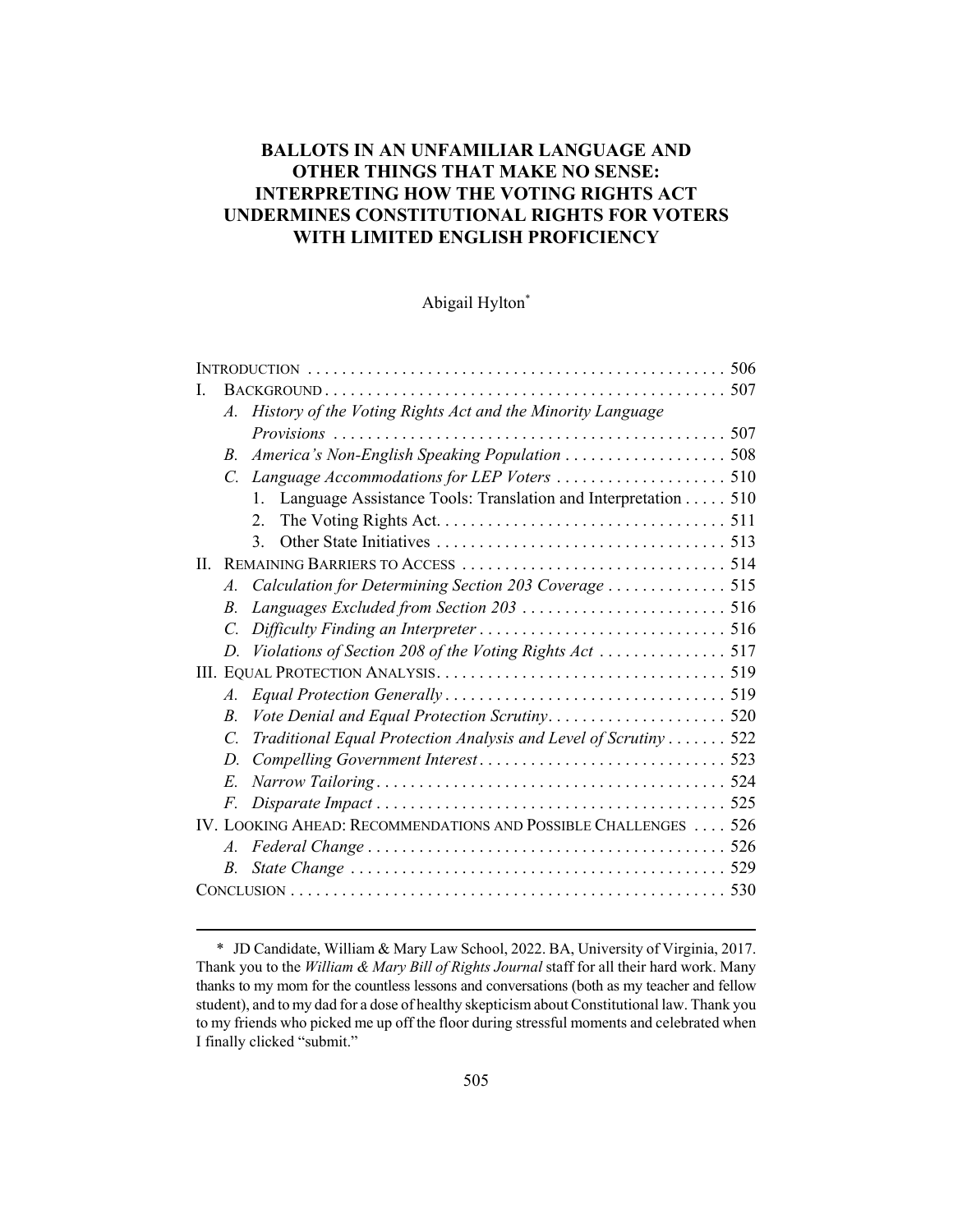#### **INTRODUCTION**

Imagine an ordinary county in the United States. Imagine a citizen in this county arriving to their local polling place on Election Day to vote. Now imagine a poll worker who is unable to communicate with this voter, give instructions, or provide a ballot in a language the voter can understand. What if one election in this county had hinged on only eleven votes? What if this situation was perfectly consistent with existing federal and state law? Unfortunately, Spanish-speaking voters in Lebanon, Pennsylvania—and countless other voters across the country—have experienced this situation firsthand.<sup>1</sup>

Cesar Liriano, a community leader in Lebanon shared his experience as an interpreter for voters.<sup>2</sup> He noted that many citizens "end up [not] voting just because they can't understand what the people at the polling place are telling them to do."<sup>3</sup> Though Liriano sets an alarm for five o'clock in the morning and rushes from "one poll to the other" on Election Day, he does not always "ma[k]e it before the language barrier discourage[s] voters away."4

The right to vote and access to the political process are defining features of democracy.5 Without laws that ensure access to these critical rights, however, the American guarantee of a democratic form of government remains an unfulfilled promise and an empty aspiration. The fact remains that a large group of citizens lacks full access to the franchise: voters with limited English proficiency.<sup>6</sup> These citizens face sometimes insurmountable obstacles to voting because they do not have the resources necessary to read ballots and other crucial voter information.<sup>7</sup>

Not only do such barriers undermine the core principles of democracy, but also do they carry practical significance. The group of citizens who do not speak English fluently constitutes a significant portion of the population.<sup>8</sup> In fact, the number of affected voters is large enough to change the outcome of federal elections.<sup>9</sup> More

<sup>6</sup> *See* Richard Salame, *If You Can't Speak English, Good Luck Voting in Trump's America*, THE NATION (Oct. 29, 2020) [hereinafter Salame, *If You Can't Speak English*], https://www .thenation.com/article/politics/voting-department-justice/ [https://perma.cc/XFQ2-B8YP].

<sup>7</sup> *See id.*

<sup>1</sup> *See* Emily Previti, *Translation Help At the Polls: What's Required and How It Works*, 90.5 WESA (Nov. 8, 2016), https://www.wesa.fm/post/translation-help-polls-whats-required -and-how-it-works#stream/0 [https://perma.cc/9M88-8F9F].

<sup>2</sup> *Id.*

<sup>3</sup> *Id.*

<sup>4</sup> *Id.*

<sup>5</sup> *See, e.g.*, James Madison, *Documentary History of the Constitution of the United States of America*, Note to His Speech on the Right of Suffrage, THE UNIV. OF CHI. PRESS (1821) ("The right of suffrage is a fundamental Article in Republican Constitutions.").

<sup>8</sup> *See infra* Section I.B.

<sup>9</sup> Richard Salame, *Voters with Limited English Could Help Determine Congress*, TYPE INVESTIGATIONS (Nov. 5, 2018) [hereinafter Salame, *Voters with Limited English*], https://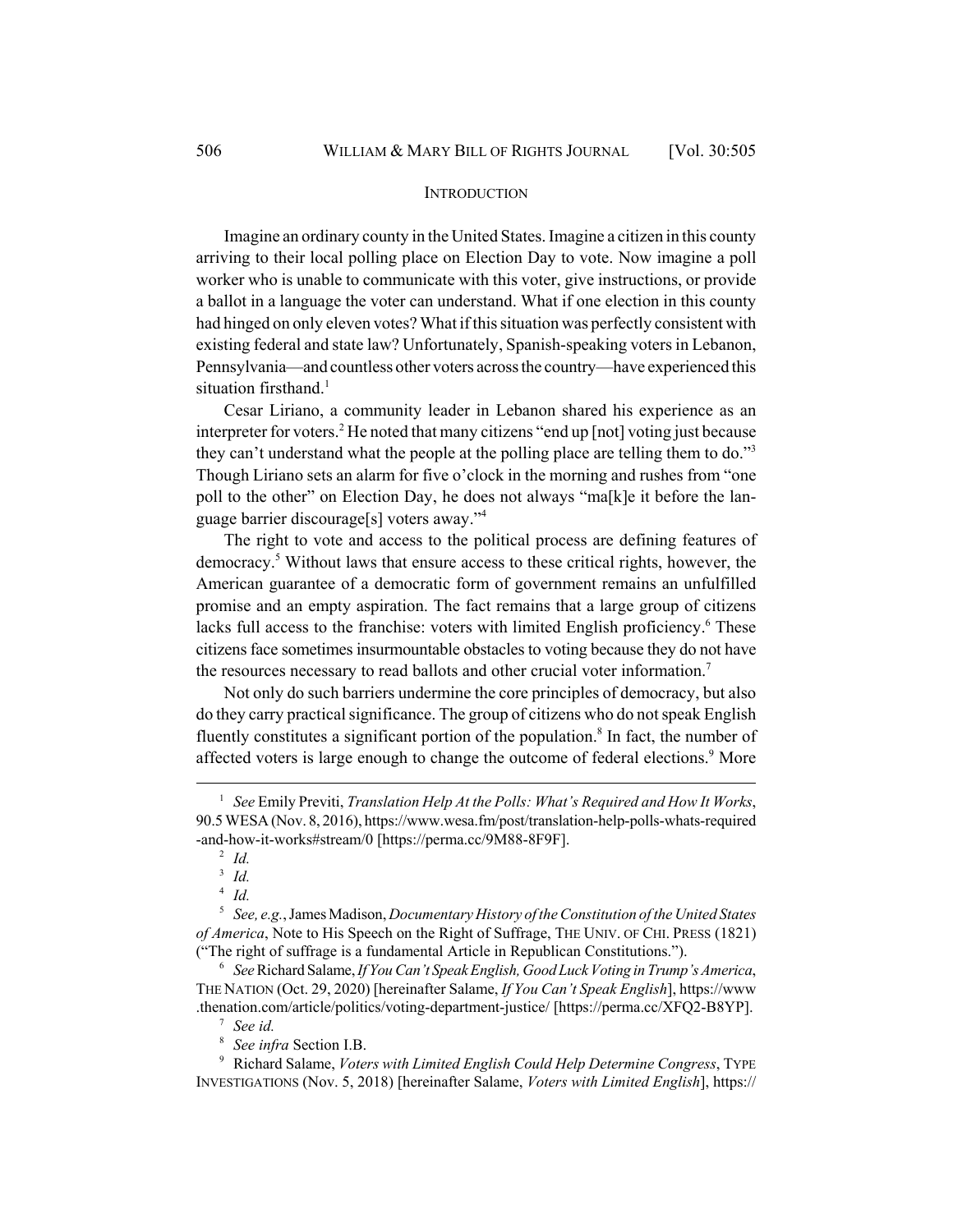specifically, commentators have noted that expanded access to interpreters and translators for voters who require language accommodation could have "sw[u]ng 20 congressional elections" in the 2018 midterm elections.10

This Note will argue that the current federal scheme for determining the baseline resources that a state must provide to voters with limited English proficiency is unconstitutional. Specifically, the Voting Rights Act neglects to require adequate translation and interpretation services for many voters with limited English proficiency. Such failure to adequately support this group of citizens throughout the election process effectively excludes them from the democratic process and deprives them of their constitutional right to vote. Whether this group of voters has access to translated materials currently hinges on the language they speak, their nationality, and their geographic location; the scheme set forth in the Voting Rights Act, therefore, deprives these citizens of their right to equal protection under the law.

Part I will provide background information, including a closer look at the non-English speaking population in the United States.<sup>11</sup> It will also examine the various ways that the federal and state governments have succeeded in expanding—or have failed to expand—voting rights for citizens who speak a language besides English, including relevant provisions of the Voting Rights Act.<sup>12</sup> Part II will explain the remaining barriers to access and the problems with the current language assistance system laid out in the Voting Rights Act.<sup>13</sup> Part III will assess whether the minority language provisions of the Voting Rights Act violate the Equal Protection Clause, using both the *Anderson-Burdick* test and a more traditional equal protection analysis.<sup>14</sup> Part IV will recommend solutions that could expand access to language resources, while also considering potential counter-arguments and challenges that may stand in the way of implementing lasting change.<sup>15</sup>

## I. BACKGROUND

#### *A. History of the Voting Rights Act and the Minority Language Provisions*

The Voting Rights Act, originally enacted in 1965, focused primarily on eradicating racial discrimination with respect to voting and protecting Black Americans' right to vote.16 In *South Carolina v. Katzenbach*, for example, the Court explained, "[t]he

<sup>12</sup> *Id.*

- <sup>14</sup> *See infra* Part III.
- <sup>15</sup> *See infra* Part IV.
- <sup>16</sup> South Carolina v. Katzenbach, 383 U.S. 301, 315 (1966).

www.typeinvestigations.org/investigation/2018/11/05/lep-voters-midterms/ [https://perma.cc /X3SG-Y68T].

<sup>10</sup> *Id.*

<sup>11</sup> *See infra* Part I.

<sup>13</sup> *See infra* Part II.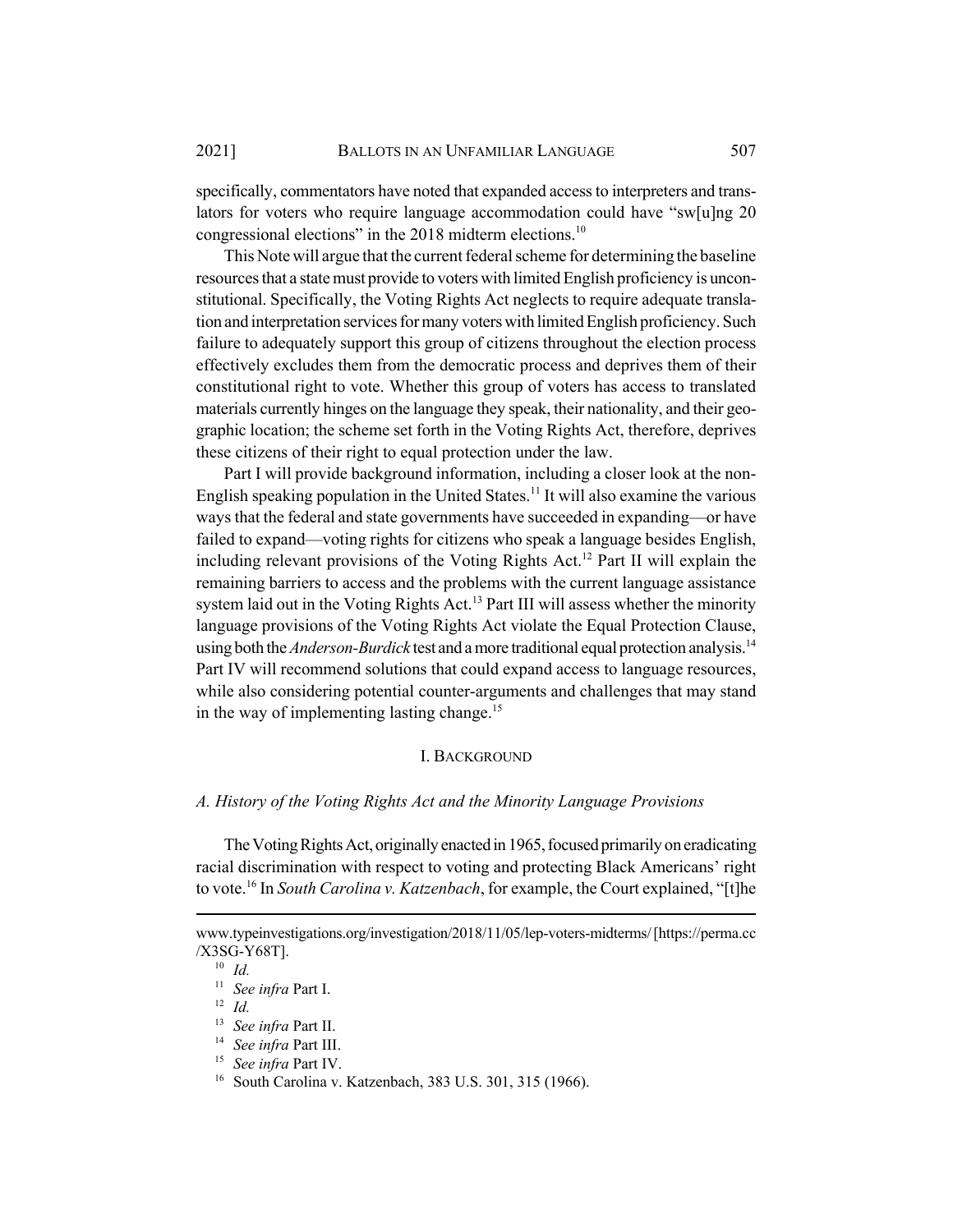Voting Rights Act of 1965 reflects Congress' firm intention to rid the country of racial discrimination in voting."17

Since then, Congress has expanded this view and considered how the Voting Rights Act might also protect other minority groups from practices that unconstitutionally infringe on their right to vote.<sup>18</sup> In 1975, for example, Congress expanded the protections in the Act, noting "the barriers to registration and voting that language minority citizens encounter in the electoral process" and aiming to "broaden [the Act's] special coverage . . . in order to ensure the protection of the voting rights of 'language minority citizens.'"19 Section 203 of the Voting Rights Act, which requires the government to provide translated voting materials for some individuals,  $^{20}$  is one important outcome of this discussion.

#### *B. America's Non-English Speaking Population*

Before exploring the challenges to access for limited-English proficiency (LEP) voters and recommend solutions to expand that access, it is important to consider several defining characteristics of LEP voters as a group and their influence as part of the population. At least three important features describe the population of individuals who reside in the United States and speak a language other than English: size, diversity, and growth. $21$ 

The United States has a long tradition, and continues to boast, of an impressively large group of residents who speak a language other than English.<sup>22</sup> In 2019, the U.S. Census Bureau estimated that there were 67.8 million people in the United States who speak a language other than English at home.<sup>23</sup> In 2019, this was approximately twenty-two percent of the U.S. population.<sup>24</sup>

<sup>22</sup> Though there have been controversial debates and legislative attempts to make English the official language of the United States, one particularly noteworthy feature of the United States is that there is no official language. Harmeet Kaur, *FYI: English Isn't the Official Language of the United States*, CNN (2018), https://www.cnn.com/2018/05/20/us/english-us -official-language-trnd/index.html [https://perma.cc/K2TV-QJ4E]. At least in part, this reflects a long tradition of language diversity in the United States. *See* Ruben G. Rumbaut & Douglas S. Massey, *Immigration and Language Diversity in the United States*, 142 DAEDALUS 141, 141 (2013), https://www.ncbi.nlm.nih.gov/pmc/articles/PMC4092008/pdf/nihms578335.pdf [https://perma.cc/ZA8K-3Q8Z] ("[T]he United States historically has been a polyglot national containing a diverse array of languages.").

<sup>23</sup> *American Community Survey*: *Language Spoken at Home*, U.S.CENSUS BUREAU (2019) [hereinafter *American Community Survey*], https://data.census.gov/cedsci/ [https://perma.cc /V2MS-B8ZM] (search "language spoken at home" and follow the hyperlink for Table S1601 from the search results) .

<sup>24</sup> *Id.*

<sup>17</sup> *Id.*

<sup>18</sup> *See* S. REP. NO. 94-295, at 24–25 (1975).

 $\frac{19}{20}$  *Id.* 

<sup>&</sup>lt;sup>20</sup> *See* 52 U.S.C. § 10503.<br><sup>21</sup> *See infra* notes 20, 30.31

<sup>&</sup>lt;sup>21</sup> *See infra* notes 20–30 and accompanying text.<br><sup>22</sup> Though there have been controversial debates at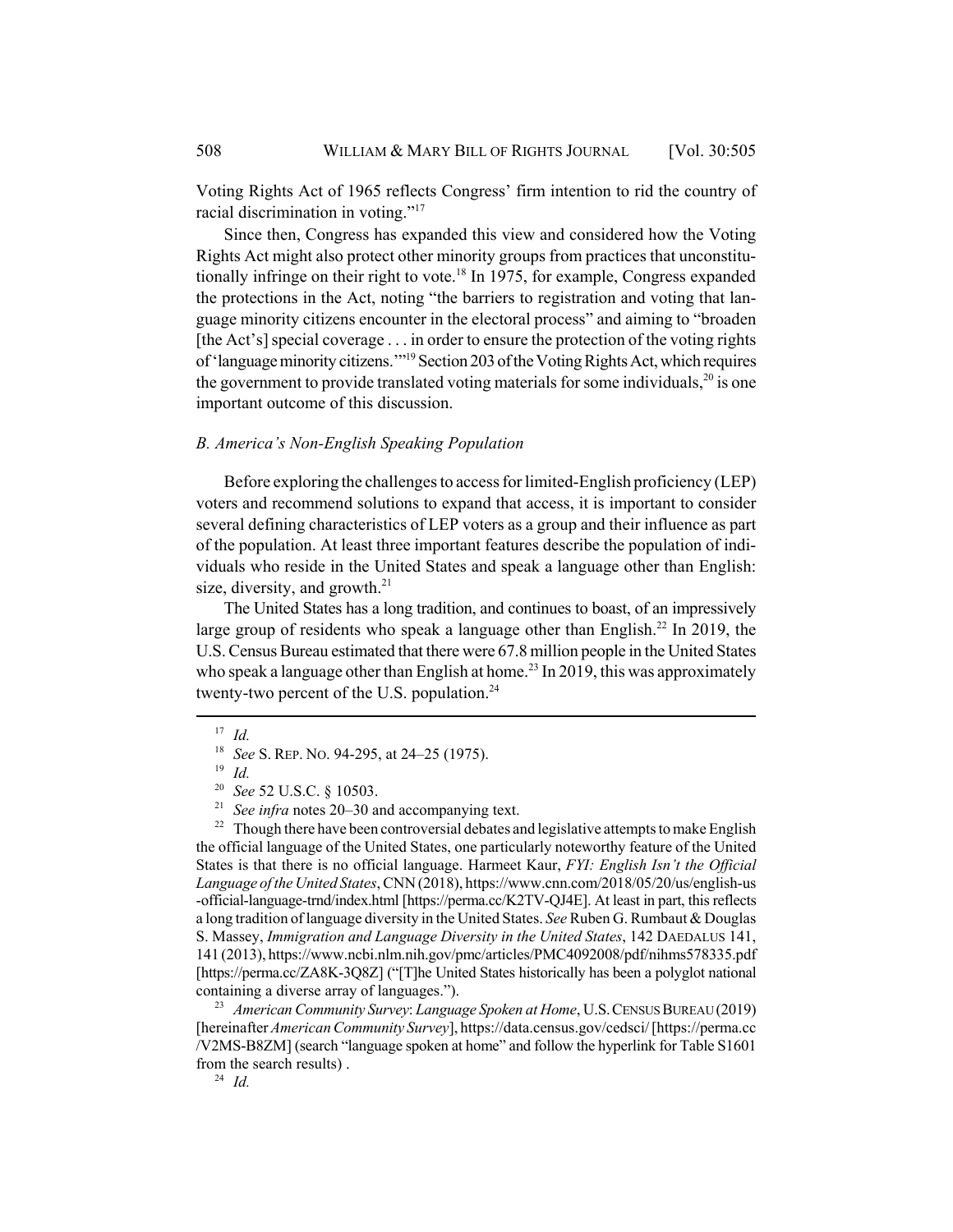Not only is the population of foreign language speakers impressively large, it also is incredibly diverse.<sup>25</sup> In 2015, the Census Bureau reported at least 350 different languages spoken in the United States.<sup>26</sup> In New York City, for example, residents speak at least 192 different languages at home.<sup>27</sup> In Los Angeles, residents speak at least 185 different languages at home.<sup>28</sup> Languages range from more common languages like Spanish to less commonly spoken languages like Bengali, Indonesian, Serbian, Telugu, Malayalam, Tamil, Amharic, Romanian, Swahili, Albanian, Panjabi, Syriac, Dutch, Pima, and Ukrainian.<sup>29</sup>

Finally, the number of people who speak a language other than English at home has grown tremendously over the past several decades.<sup>30</sup> More specifically, there were 23.06 million people who spoke a foreign language at home in 1980.<sup>31</sup> By 2019 this number had nearly tripled to approximately  $67.8$  million.<sup>32</sup> As an illustration of such growth, for example, the Instituto Cervantes estimated that by 2060 the United States will be the second largest Spanish-speaking country in the world after Mexico and that almost one in three Americans will be Hispanic.<sup>33</sup>

Thus, due to this group's size, diversity, and recent growth, foreign language speakers play a large role in American culture and politics. Of course, not everyone who resides in the United States may vote.<sup>34</sup> And, certainly, not everyone who speaks a language besides English at home requires language assistance to participate fully in elections. Nevertheless, the Census Bureau estimates that over thirty-eight million American citizens over the age of eighteen speak a language besides English at home.<sup>35</sup>

<sup>31</sup> *Top Languages Other than English Spoken in 1980 and Changes in Relative Rank, 1990*–*2010*, U.S.CENSUS BUREAU (Feb. 14, 2013), https://www.census.gov/dataviz/visualiza tions/045/508.php [https://perma.cc/VQ88-8R92].

<sup>32</sup> *American Community Survey*, *supra* note 23 and accompanying text.

<sup>33</sup> *El Español: Una Lengua Viva*, INSTITUTO CERVANTES 16–17(2019), https://cvc.cervan tes.es/lengua/espanol\_lengua\_viva/pdf/espanol\_lengua\_viva\_2019.pdf [https://perma.cc/D2UQ -LM3E] ("En 2060, Estados Unidos será el segundo país hispanohablante del mundo, después de México . . . . [C]asi uno de cada tres residentes en Estados Unidos, será hispano.").

<sup>34</sup> *See Who Can and Can't Vote in U.S. Elections*, USA.GOV, https://www.usa.gov/who -can-vote [https://perma.cc/5Z3N-A44K].

<sup>35</sup> *American Community Survey*, *supra* note 23 and accompanying text.

<sup>25</sup> *See Census Bureau Reports at Least 350 Languages Spoken in U.S. Homes*, U.S. CENSUS BUREAU (Nov. 3, 2015), https://www.census.gov/newsroom/press-releases/2015 /cb15-185.html.

<sup>26</sup> *Id.*

<sup>27</sup> *Id.*

 $\frac{28}{29}$  *Id.* 

*Id.* 

<sup>30</sup> *See, e.g.*, Christopher Ingraham, *Millions of U.S. Citizens Don't Speak English to One Another. That's Not a Problem.*, WASH. POST (May 21, 2018), https://www.washingtonpost .com/news/wonk/wp/2018/05/21/millions-of-u-s-citizens-don't-speak-english-to-each-other -thats-not-a-problem/ [https://perma.cc/U7CN-LH6C] ("The share of non-English speakers has been rising steadily for more than three decades.").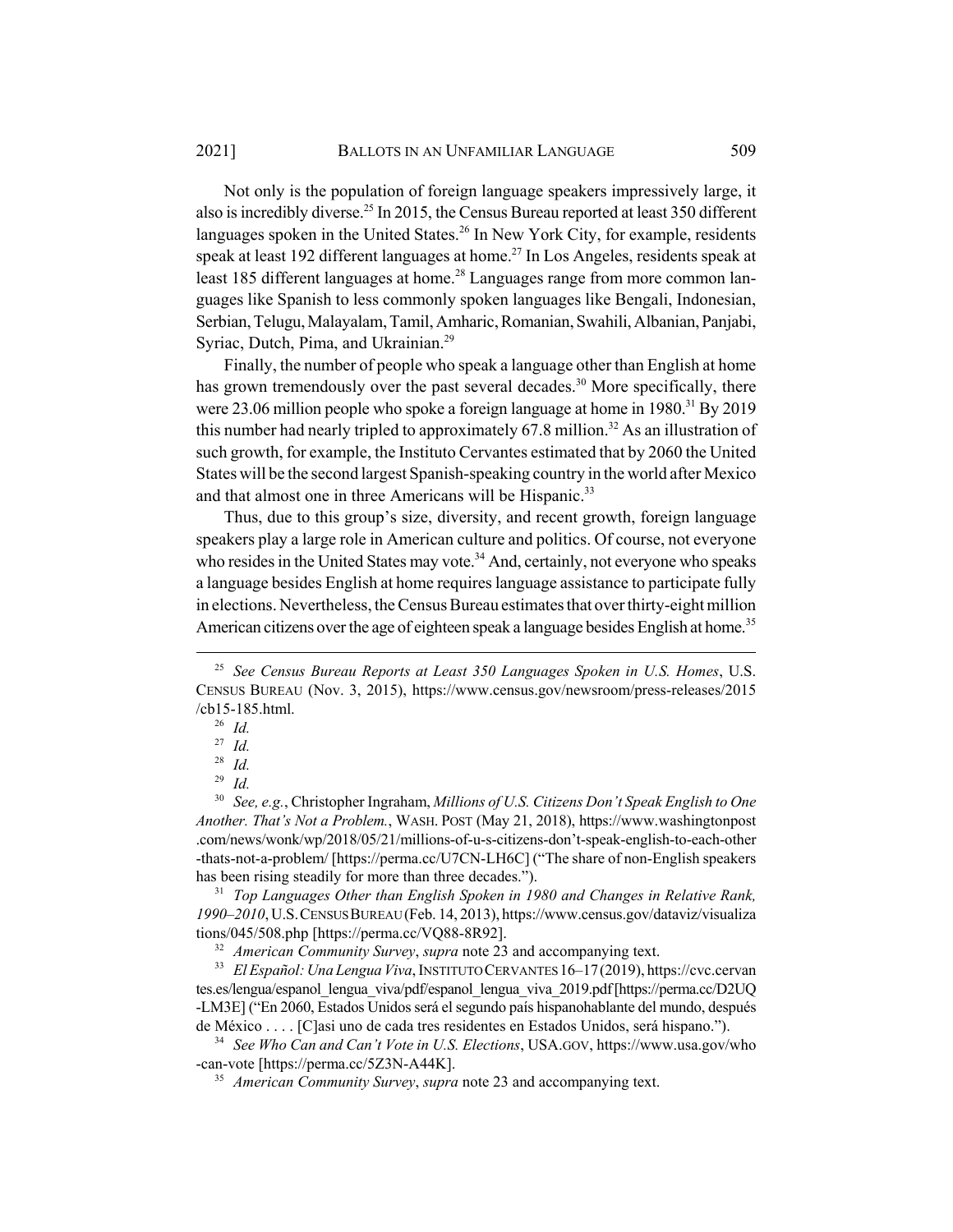11.5 million of these eligible voters "speak English less than very well."36 In addition, one commentator estimates that there are "5.78 million eligible voters who have Limited English Proficiency (LEP) and who do not receive federal language accommodations with voting."<sup>37</sup> As discussed above, this group's sheer size renders them capable of swinging election results and makes them a critical piece of the democratic puzzle in this country.38

# *C. Language Accommodations for LEP Voters*

In light of the United States' substantial population of LEP voters, local, state, and federal governments have attempted to expand language assistance through various programs and legislation.<sup>39</sup> Some initiatives have proven more successful than others.<sup>40</sup> Access to translated voting materials greatly affects voter turnout and thus constitutes a critical tool for protecting American democracy.<sup>41</sup> Thus, the following section will address the two most common types of providing such language assistance.<sup>42</sup> Then, it will summarize the relevant portions of the federal Voting Rights Act as well as various state initiatives.<sup>43</sup>

# 1. Language Assistance Tools: Translation and Interpretation

The two primary types of language assistance are translation and interpretation.<sup>44</sup> Though often mistakenly considered synonyms, translation and interpretation represent two distinct ways for people to communicate across language barriers.<sup>45</sup>

<sup>44</sup> *See* 52 U.S.C. § 10503 (requiring the State, in some circumstances, to provide voting materials in the original English and materials *translated* into "the language of the applicable minority group"); *see also id.* § 10508 (allowing certain voters to select an *interpreter* to accompany them to the polls in order to assist them when casting a vote).

<sup>45</sup> *Press Room FAQ*, AM.TRANSLATORS ASS'N, https://www.atanet.org/pressroom/FAQ .php#FAQ4 [https://perma.cc/PEW3-HH4C] (last visited Dec. 13, 2021) (explaining the difference between a translator and an interpreter: "Translators write. Interpreters speak."); *see also Interpreters vs. Translators*, REFUGEE HEALTH TECH.ASSISTANCE CTR., https://refugee healthta.org/access-to-care/language-access/interpreters-vs-translators/ [https://perma.cc /L9DT-TD6W] (last visited Dec. 13, 2021) ("While the general public may use the terms

<sup>36</sup> *Id.*

<sup>37</sup> Salame, *Voters with Limited English*, *supra* note 9.

<sup>38</sup> *See supra* notes 21–30 and accompanying text; *see also id.*

<sup>39</sup> *See infra* Section I.C.

<sup>40</sup> *See infra* Sections I.C.2, I.C.3, Part II.

<sup>41</sup> Sarina Vij, *Why Minority Voters Have a Lower Voter Turnout: An Analysis of Current Restrictions*, 45 HUM.RTS.MAG., June 2020 (reporting that translated ballots "increased voter turnout by 11 points in the 2004 presidential election.").

<sup>42</sup> *See infra* Section I.C.1.

<sup>43</sup> *See infra* Sections I.C.2 and I.C.3.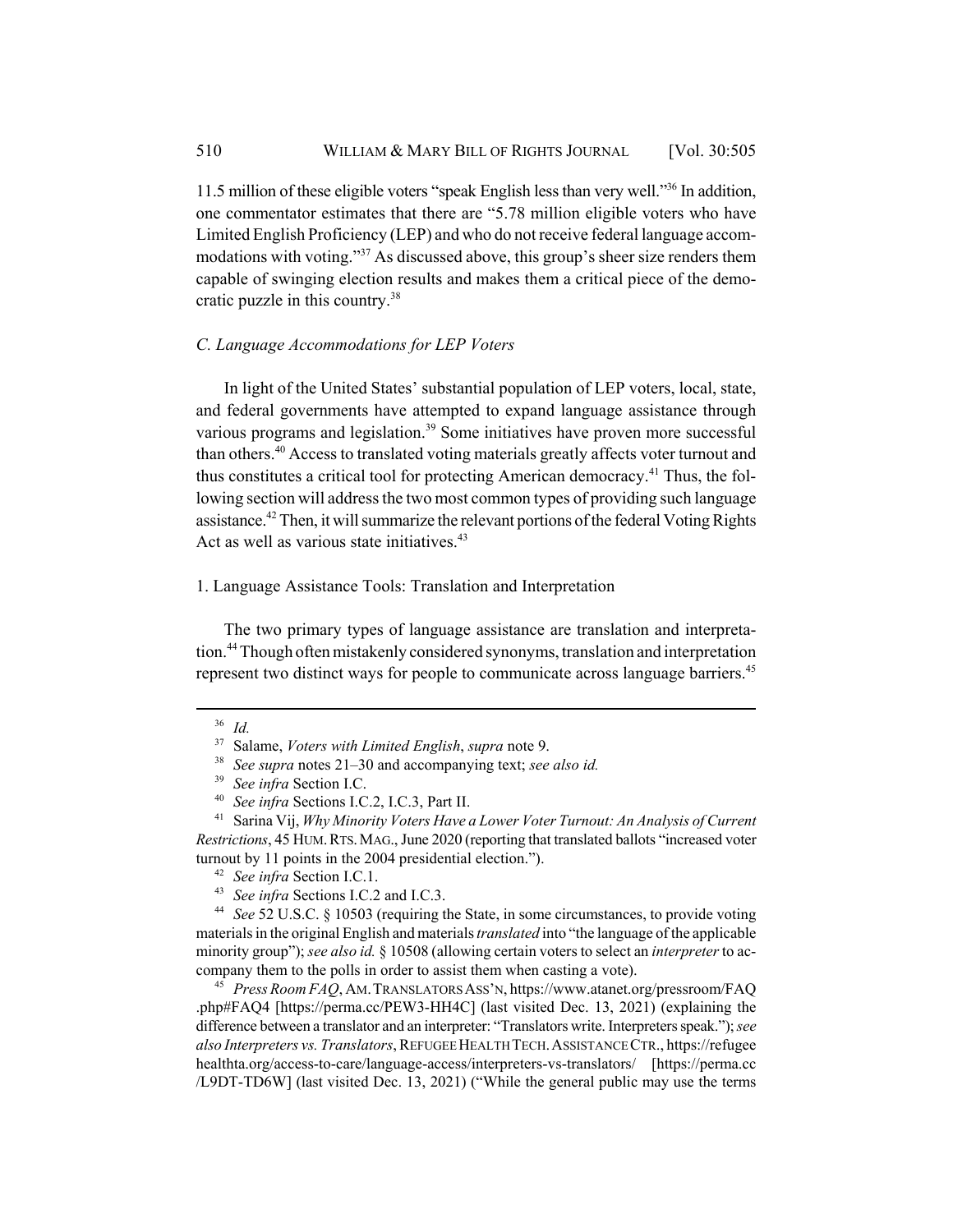Translators take information written in the original source language and find the words to express that same information in the target language.<sup>46</sup> Their work must be precise and take into account the many nuances of language to convey not only the same words but the same implicit meaning and tone.<sup>47</sup> In contrast, interpreters translate live, assisting with oral communication between parties who are conversing in real time.<sup>48</sup> Unlike a translator, interpreters must work accurately and precisely without the benefit of time to pore over every individual word.<sup>49</sup>

This distinction matters because the Voting Rights Act provides for different language accommodations in different situations.<sup>50</sup> For instance, section 203 discusses access to *translated* materials for a subset of LEP voters.51 In contrast, section 208 permits *interpreters* to accompany certain voters in order to assist them at the polls.52 In other words, the differences between the types of accommodations are relevant to the broader conversation about whether these provisions adequately protect the right to vote. $53$ 

## 2. The Voting Rights Act

The two primary sections of the Voting Rights Act that address access to translators and interpreters are Sections 203 and 208.<sup>54</sup> Section 203 of the Voting Rights Act sets forth the "bilingual election requirements."<sup>55</sup> More specifically, the law

interchangeably, and may mistakenly perceive that interpreters and translators are simply bilingual 'parrots,' in reality specialized skills are needed to achieve effective communication between people who use different languages.").

<sup>46</sup> *Translators vs. Interpreters: What's the Difference?*, AM.TRANSLATORS ASS'N, https:// www.atanet.org/client-assistance/translator-vs-interpreter/ [https://perma.cc/M9AR-WBMM] (last visited Dec. 13, 2021).

<sup>47</sup> *Id.*

<sup>48</sup> *What Interpreters and Translators Do*, U.S.BUREAU OF LAB.STATS., https://www.bls .gov/ooh/media-and-communication/interpreters-and-translators.htm#tab-2 [https://perma.cc /5GWX-BXNK] ("Interpreters convert information from one spoken language to another.") (last visited Dec. 13, 2021).

<sup>49</sup> *See id.* A common example of interpretation is court interpretation. For instance, consider a testifying witness who speaks Spanish. In that instance, the interpreter would communicate an attorney's questions to that witness in Spanish. She would also listen to the witness's answer given in Spanish—and repeat that response in English for those in the courtroom (perhaps the judge or jury) who cannot understand Spanish. Of course, precision matters a great deal. For instance, an interpreter must be careful to accurately represent a witness's words and tone so the jury can properly decide whether that witness is trustworthy.

<sup>50</sup> *See* 52 U.S.C. §§ 10503, 10508.

<sup>51</sup> *Id.* § 10503.

<sup>52</sup> *Id.* § 10508.

<sup>53</sup> *See id.* §§ 10503, 10508.

<sup>54</sup> *Id.*

<sup>55</sup> *Id.* § 10503.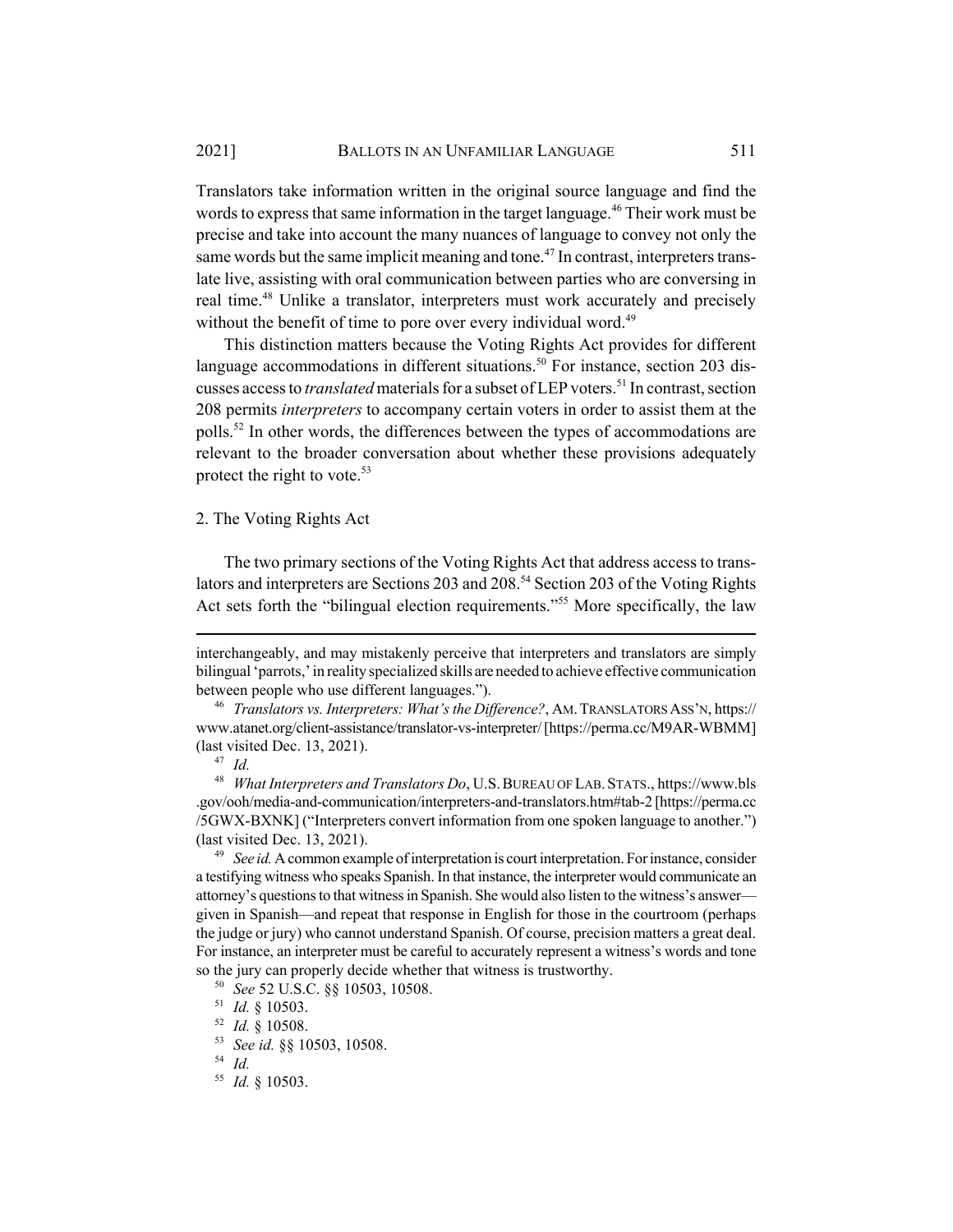requires "covered" states and localities to provide bilingual election materials such as voting forms, instructions, and ballots to citizens who are part of a minority language group.<sup>56</sup> Covered states only include those where more than five percent of (or more than ten thousand) voting-age citizens are members of a single language minority and limited-English proficient.<sup>57</sup> The determination about whether a state or locality meets these thresholds is based on data provided by the Census Bureau every five years.<sup>58</sup>

In addition, Section 203 defines "language minorities" as "persons who are American Indian, Asian American, Alaskan Natives, or of Spanish heritage."59 Because the Act only protects language minorities, states and localities are not required to provide translated election materials to those who do not fall into one of those listed groups.<sup>60</sup> In other words, the Act explicitly limits coverage based on two factors: first, whether a set number of other individuals in the same geographic area share that language and second, whether the citizen falls within one of the specific nationalities listed.<sup>61</sup> Thus, the Act provides different coverage on the basis of which language a citizen speaks, where they live, and their nationality and/or cultural heritage.<sup>62</sup>

Section 208, on the other hand, provides that any voter "who requires assistance to vote by reason of blindness, disability, or inability to read or write may be given assistance by a person of the voter's choice, other than the voter's employer or agent of that employer or officer or agent of the voter's union."63 In other words, citizens who require assistance voting have the right to bring someone of their choice with them to the polling place, regardless of whether they have access to translated election materials under Section 203.<sup>64</sup> Though the language of the statute itself does not explicitly protect LEP voters, it has been applied to allow people who cannot read or write well in English to bring an interpreter with them for assistance.<sup>65</sup> This means that even those individuals living in uncovered jurisdictions not protected by Section 203 may still have, at least in theory, access to some language assistance.<sup>66</sup>

Based on the most recent determination of which states and localities, are considered "covered" under Section 203, 263 counties and cities in twenty-nine different states must offer translated election materials in at least one language besides

<sup>56</sup> *Id.* § 10503(b).

 $10503(b)(2)(A)$ .

<sup>58</sup> *Id.*

<sup>59</sup> *Id.* § 10503(e).

<sup>60</sup> *See id.*

<sup>61</sup> *See id.* § 10503.

<sup>62</sup> *See id.*

<sup>63</sup> *Id.* § 10508.

<sup>64</sup> *Id.*

<sup>65</sup> *See id.*; *see, e.g.*, OCA–Greater Houston v. Texas, No. 1:15-cv-00679, 2016 WL 9651 777 (W.D. Tex. Aug. 12, 2016).

<sup>66</sup> *See* 52 U.S.C. § 10508.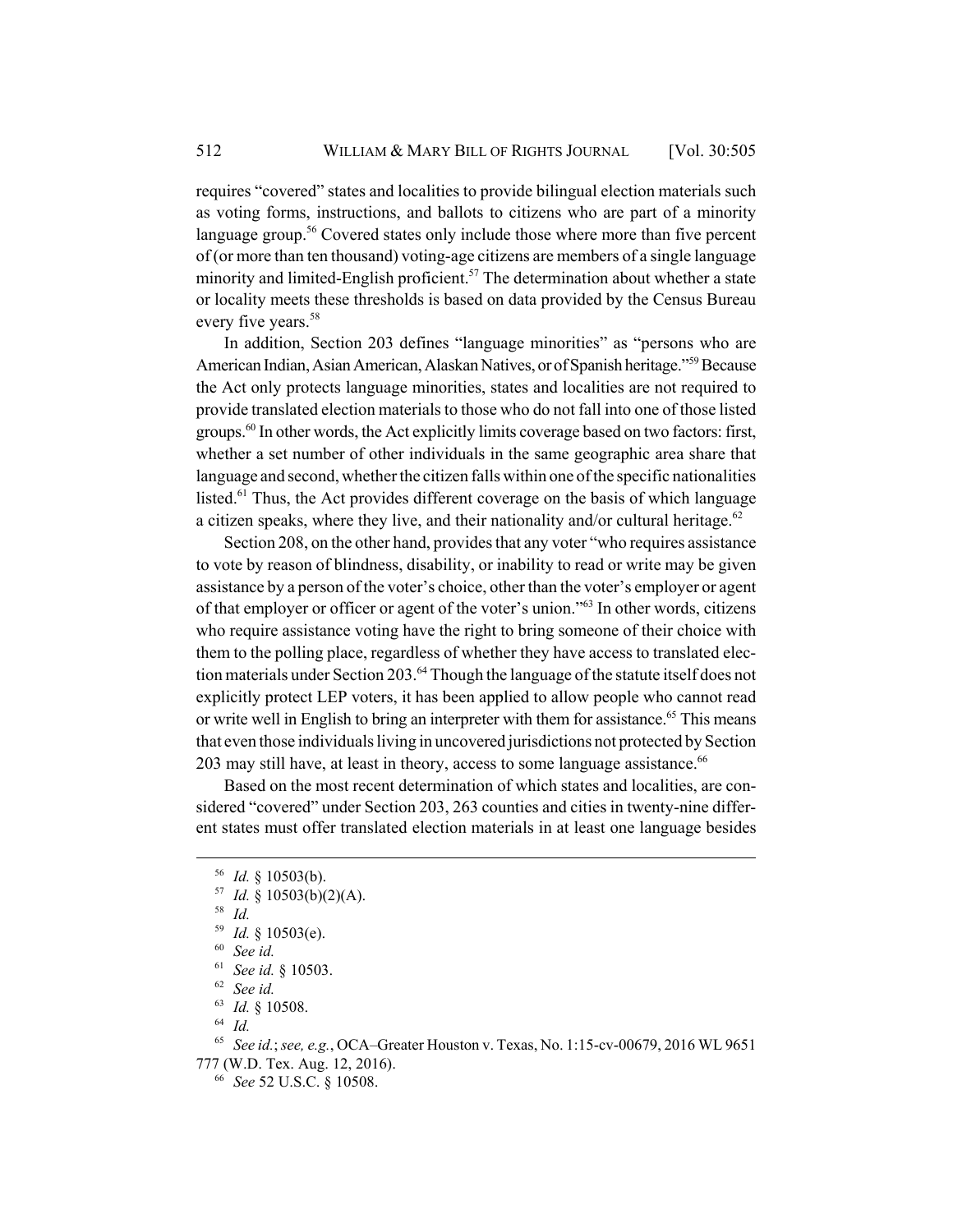English.67 Among the areas that must provide translated election materials, Spanish assistance is the most commonly required form of accommodation under Section 203.68 Even still, a large number of Spanish-speaking LEP voters do not enjoy protection under Section 203.69 More specifically, 1.9 million Spanish-speaking voters with limited English proficiency live in areas without a sufficiently large population of Spanish speakers to be considered "covered" by Section 203.70 And those numbers are for Spanish, which is one of the most commonly spoken languages in the United States.<sup>71</sup>

What about those who speak languages even less common than Spanish? These individuals are even less likely to live in a covered area that must provide translated materials in that language because it is more difficult for them to reach the high thresholds set under the Voting Rights Act.<sup>72</sup> This fact indicates an even greater number of individuals who will struggle to access their right to vote under the current federal scheme.

#### 3. Other State Initiatives

Beyond the mandates within the Voting Rights Act, some states and localities have undertaken voluntary efforts to provide expanded access to language assistance.<sup>73</sup>

 $72$  This is the logical conclusion to draw from the fact that individuals live in a "covered" area and are entitled to translated materials in their native language only if a substantial number of people in their area—either five percent of the voting age citizens in the area or ten thousand people total—also speak that language. It is, therefore, necessarily true that a person is more likely to meet the threshold if more people speak that language. *See* 52 U.S.C. § 10503 (providing information about the calculation for determining whether a person lives in a covered area).

 $<sup>73</sup>$  A more whimsical example of language inclusion with respect to voting involves the</sup> beloved "I Voted" sticker. *See* Brittany Martin, *These Are the 13 Languages on California's New "I Voted" Sticker*, L.A.MAG. (June 5, 2018), https://www.lamag.com/citythinkblog/i-voted -sticker/ [https://perma.cc/5HED-TN8H]. In California, election officials have distributed stickers that each say "I Voted" in thirteen different languages, celebrating the diversity of voters within that state. *Id.* Though this initiative does not directly provide assistance to LEP voters, it reflects the state's commitment to involving the population of foreign language speakers in the electoral process. *See id.*

<sup>67</sup> *See* Voting Rights Act Amendments of 2006, Determinations Under Section 203, 81 Fed. Reg. 87,532, 87,533–38 (Dec. 5, 2016); *see also* D'Vera Cohn, *More Voters Will Have Access to Non-English Ballots in the Next Election Cycle*, PEW RSCH.CTR. (Dec. 16, 2016), https://www.pewresearch.org/fact-tank/2016/12/16/more-voters-will-have-access-to-non-eng lish-ballots-in-the-next-election-cycle/ [https://perma.cc/L5BZ-RHXK].

<sup>68</sup> *See* Cohn, *supra* note 67.

<sup>69</sup> *See* Salame, *Voters with Limited English*, *supra* note 9.

<sup>70</sup> *Id.*

<sup>71</sup> *See American Community Survey*, *supra* note 23 (search "language spoken at home" and follow the hyperlink for Table S1601 from the search results) (reporting that, of the 67,802,345 people who spoke a language besides English at home, 41,757,391—or sixty-one percent—spoke Spanish).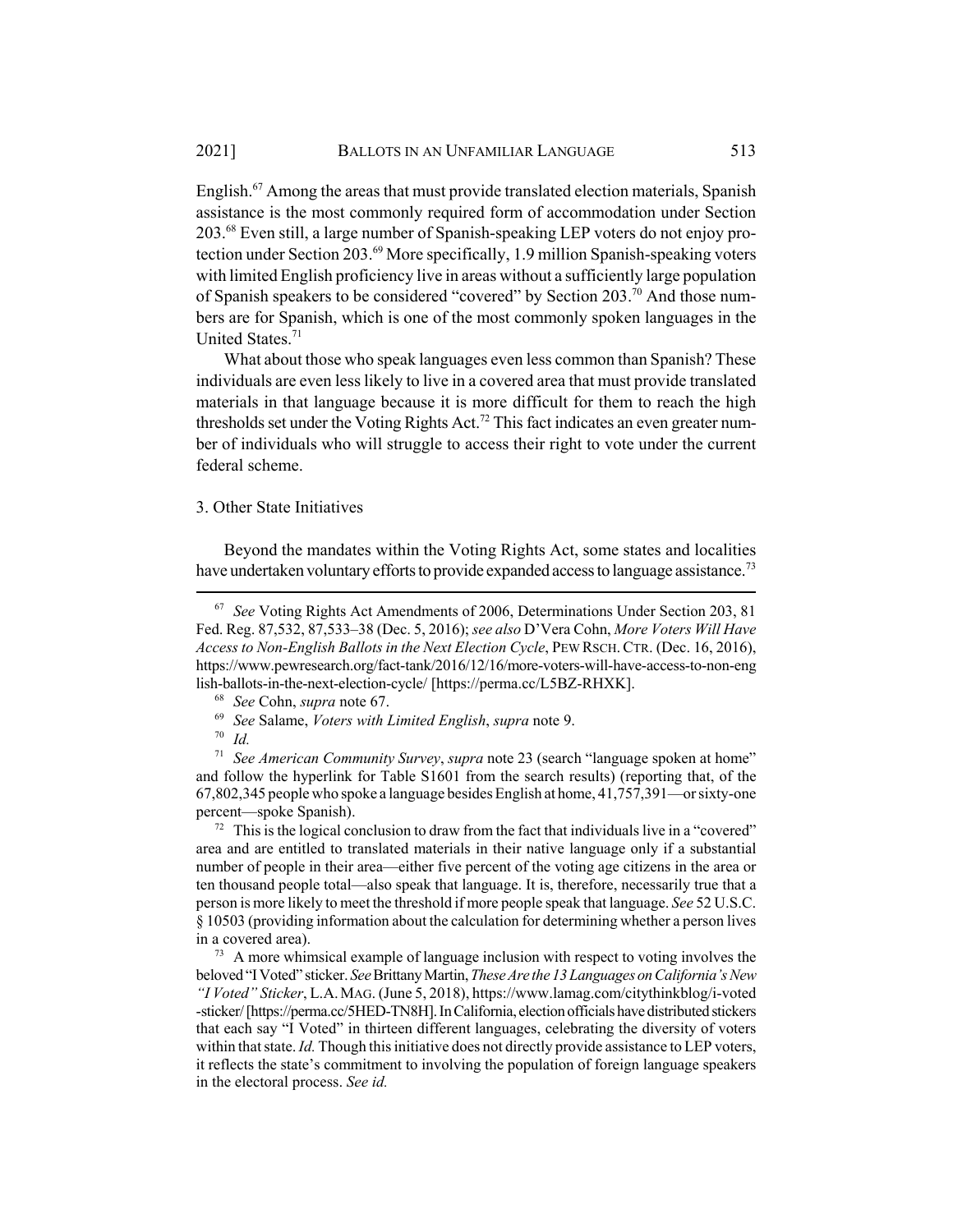For instance, in Multnomah County, Oregon (where Portland is located), any resident who needs free interpretation services for election-related matters may request assistance.<sup>74</sup> The county will locate an interpreter and pay this person to assist the voter.<sup>75</sup> For the 2018 midterm elections, Multnomah County received 107 requests to provide assistance in ten languages.<sup>76</sup> Similarly, the San Francisco Department of Elections provides broader access to language resources than is required by the Voting Rights Act.<sup>77</sup>

In addition to state and local policies which expand the requirements for whom the state must provide assistance, some states have turned to technology to connect more citizens with interpreters.<sup>78</sup> Among these localities is Harris County, Texas, which includes Houston and is the largest county in the state.<sup>79</sup> Harris County has introduced a computer system, called the "multilingual virtual pollworker," that allows voters to communicate via video chat with interpreters in thirty-four languages. $80$ This type of technology makes it easier and more cost-effective to provide expanded language access, something which might incentivize more states to use these programs on their own initiative without federal intervention.<sup>81</sup>

Thus, state and local initiatives have proven critical in expanding language access—even where federal law fails to protect LEP voters.

## II. REMAINING BARRIERS TO ACCESS

These efforts to expand language access for elections, though admirable, continue to fall short. With respect to state efforts, not all county officials support expansion of voter access programs beyond that which is federally mandated.<sup>82</sup> In 2018, for

<sup>74</sup> *Language Access for Voters Needing Interpretation*, MULTNOMAH CNTY. ELECTIONS DIV., https://multco.us/VEOLang [https://perma.cc/V2T8-LRKN] (last visited Dec. 13, 2021).

<sup>75</sup> *Id.*

<sup>76</sup> *Id.*

<sup>77</sup> Per the Voting Rights Act calculation, the city need only provide bilingual election materials in Chinese and Spanish. The city ordinance expands this list of languages to include Filipino as well. In addition, the California Elections Code requires the Department of Elections to provide some assistance for those who speak Burmese, Japanese, Korean, Thai, and Vietnamese. *See Language Access*, S.F.DEP'T OF ELECTIONS, https://sfelections.sfgov.org/lan guage-access [https://perma.cc/L67C-3GP4] (last visited Dec. 13, 2021).

<sup>78</sup> *See* Matt Harab, *Harris County Unveils New Polling Technology for Non-English Speakers*, HOUS.PUB.MEDIA (Feb. 14, 2020), https://www.houstonpublicmedia.org/articles /news/harris-county/2020/02/14/360756/harris-county-unveils-new-polling-technology/ [https://perma.cc/F9NP-QDXN].

<sup>79</sup> *See id.*; *see also Population Estimates by County*, U.S.CENSUS BUREAU (2019), https:// www.census.gov/search-results.html?page=1&stateGeo=&searchtype=web&cssp=&q=texas +counties+population&search.x=0&search.y=0&search=submit [https://perma.cc/6EEW-R8 WM] (last visited Dec. 13, 2021).

<sup>80</sup> *See* Harab, *supra* note 78.

<sup>81</sup> *See id.*

 $82$  One county official in Georgia allegedly told an advocacy group organizer that expansion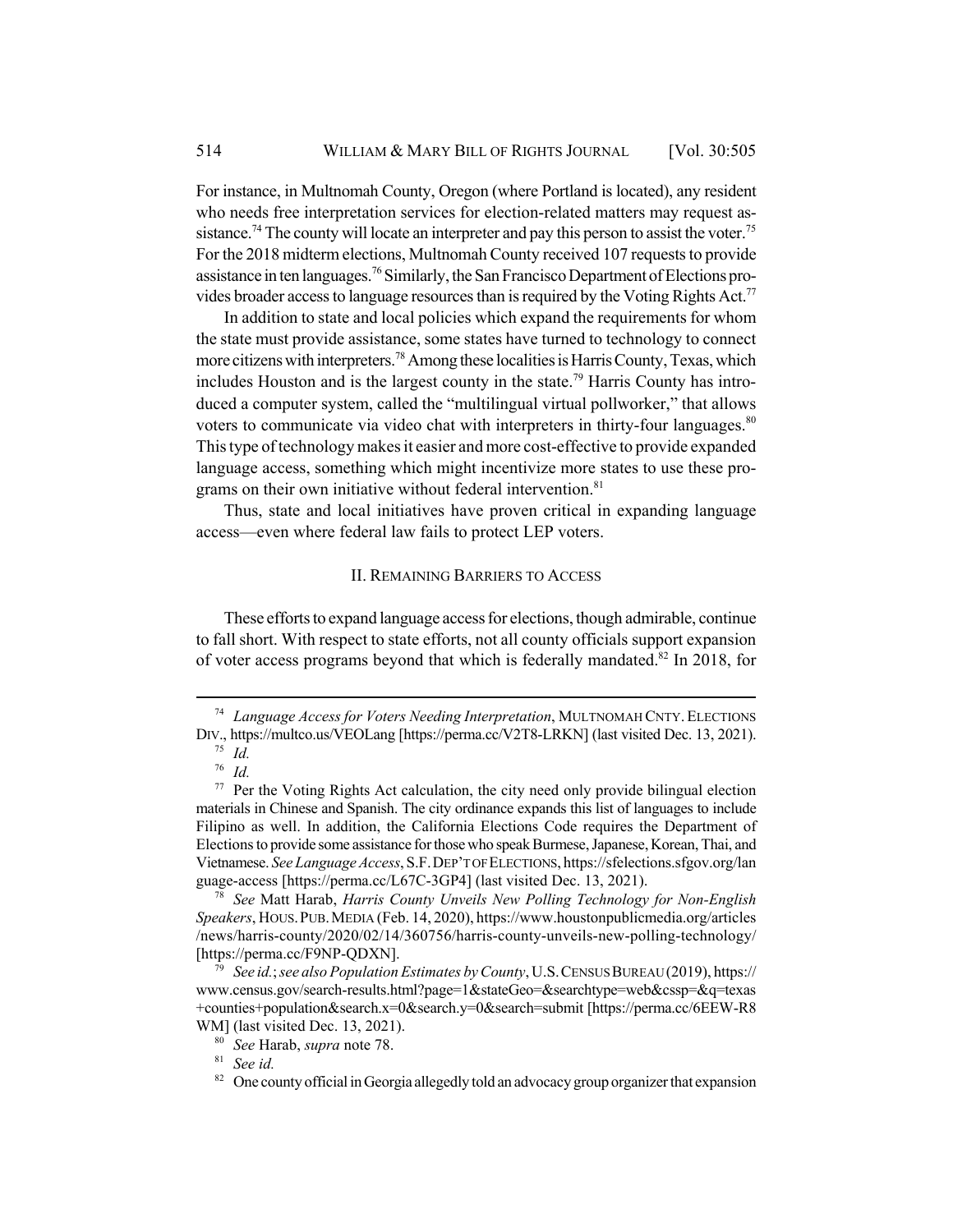example, a representative for the North Carolina State Board of Elections confirmed that there would not be "any Spanish ballots printed in the entire state," explaining that such measures were not required under the Voting Rights Act.<sup>83</sup> In addition, these expansions of voter access programs have been met with legal challenges, which may disincentivize future progress toward additional state support for LEP voters.<sup>84</sup> Thus, while some states have begun to increase language access, others have been unable or unwilling to do so.<sup>85</sup> Therefore, a lack of protections at the state level creates yet another barrier to language access for LEP voters.

The current federal scheme also carries a host of practical issues which work to limit language access as well.<sup>86</sup> With respect to federal law, the practical issues with Sections 203 and 208 of the Voting Rights Act present the need for additional analysis, which is provided below.

## *A. Calculation for Determining Section 203 Coverage*

As discussed above, data from the Census Bureau determines whether an area meets the criteria for Section 203 coverage.<sup>87</sup> This data is only updated every five years, which does not keep pace with the exponential growth of foreign-language speaking populations in the United States.<sup>88</sup> In addition, the data is not calculated at a municipal level, which means fewer groups are covered merely because of the method of calculation.89 Even if a community is large enough to meet the threshold within their municipality as a whole, some people in that municipality will not be covered if the population of LEP voters who all speak that language is more dispersed across voting districts within that municipality.<sup>90</sup> In other words, the current calculation

<sup>84</sup> New York State sued New York City after the city government attempted to expand language access and provide interpreters for speakers of Russian, Haitian Creole, Yiddish, Polish, and Italian. Though New York City ultimately triumphed, worry over possible legal action could potentially hinder such efforts in other parts of the country. *See generally* Bd. of Elections v. Mostofi, 108 N.Y.S.3d 819 (N.Y. Civ. Term 2019).

- <sup>85</sup> *See supra* notes 82–84 and accompanying text.
- <sup>86</sup> *See infra* Sections II.A and II.B.
- *Supra* text accompanying note 58; 2 U.S.C. § 10503(b)(2)(A).
- <sup>88</sup> *See supra* text accompanying notes 31–34.

of language access is "going to have to be mandated federally, or you're going to have to sue us, or it's not going to happen." Salame, *Voters with Limited English*, *supra* note 9.

<sup>83</sup> Ashley Claster, *All Voters in North Carolina Must Vote in English, According to SBOE*, SPECTRUM NEWS 1 (Oct. 25, 2018), https://spectrumlocalnews.com/nc/triad/news/2018/10 /26/all-voters-in-north-carolina-must-vote-in-english--according-to-state-board-of-elections [https://perma.cc/5HGJ-LRNA]. Residents in Forsyth County worried that this was "quite unfair" because it would be "discouraging" to vote in a language other than their first language. *Id.*

<sup>89</sup> *See, e.g.*, Previti, *supra* note 1 (explaining that the percentage of language speakers in several Pennsylvania counties fell below the five-percent threshold, while the percentage of language speakers living in a city within one of those counties was far above the five-percent coverage threshold).

<sup>90</sup> *See, e.g.*, *id.*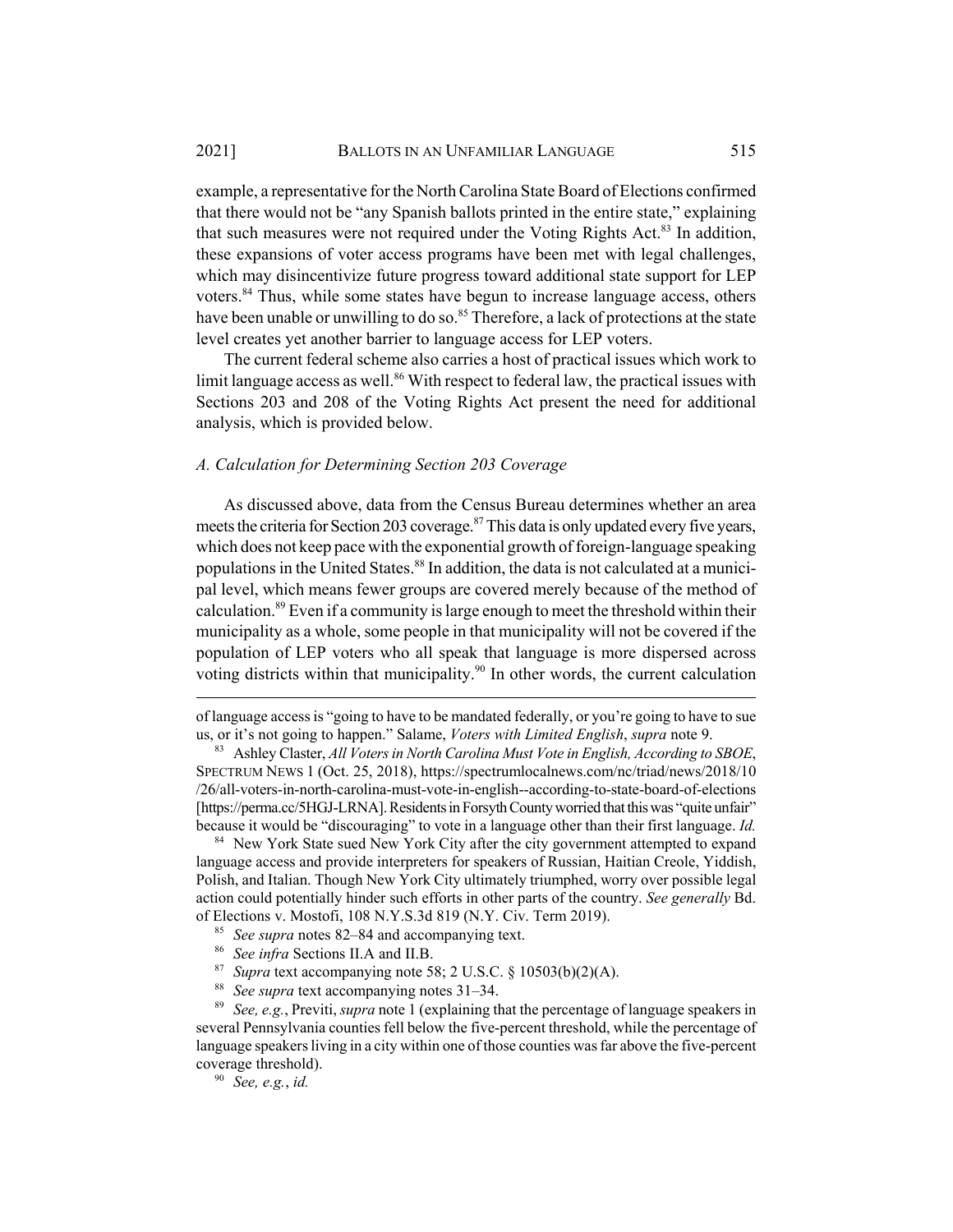conducted by the Census Bureau arbitrarily excludes voters who live in areas that might otherwise be considered "covered."<sup>91</sup>

## *B. Languages Excluded from Section 203*

Further, Section 203 explicitly covers only people who are American Indian, Asian American, Alaskan Native, or of Spanish heritage.<sup>92</sup> Thus, the Act neglects to explicitly protect individuals of other, unlisted backgrounds—including people with African, some European, and Middle Eastern backgrounds.<sup>93</sup>

Particularly, this portion of the Act ties language to nationality and cultural background.<sup>94</sup> Thus, the Act explicitly excludes people from certain legal protections based not just on language preference or geographic location within the United States, but also nationality.<sup>95</sup> As discussed below, this could increase the level of judicial scrutiny a court would apply when conducting an Equal Protection analysis.<sup>96</sup>

## *C. Difficulty Finding an Interpreter*

Individuals who live in areas not covered by Section 203 must rely on interpreters to vote.<sup>97</sup> Section 208 allows these interpreters, but it does not create an affirmative duty for the government to locate, train, and pay qualified individuals.<sup>98</sup> Especially for the groups most likely to be unprotected by Section 203, it may be difficult even to find an interpreter because they will speak less common languages with a statistically smaller chance of finding an available interpreter who speaks both that rare language and English comfortably enough to interpret.<sup>99</sup> In addition, a person may not know how to go about finding an interpreter on their own or may not be able to afford interpretation services without assistance.<sup>100</sup> Though LEP voters are allowed

<sup>91</sup> *See* 52 U.S.C. § 10503 (providing the calculation for determining which areas are "covered"); *see, e.g.*, Previti, *supra* note 1 (discussing nineteen Pennsylvania municipalities with high populations of Spanish-speaking residents that are not "covered" because they are located within counties with otherwise low numbers of Spanish-speakers).

<sup>92</sup> *See* 52 U.S.C. § 10503(e).

 $\frac{93}{94}$  *See id.* 

See id. It is worth noting that courts have traditionally attempted to separate these two intertwined concepts for the purpose of Equal Protection analysis, explaining that discrimination based on a person's native language is different than discrimination based on national origin or race. *See* Olagues v. Russoniello, 770 F.2d 791, 801 (9th Cir. 1985); *infra* Section II.B.

<sup>95</sup> *See* 52 U.S.C. § 10503(e).

<sup>96</sup> *Infra* Section II.B.

<sup>97</sup> *See* 52 U.S.C. §§ 10503, 10508.

<sup>98</sup> *See id.* § 10508.

<sup>99</sup> *See id.* § 10503 (providing coverage only for those individuals who speak a language that at least five percent of voting age citizens also speak).

<sup>&</sup>lt;sup>100</sup> *Cf.* MULTNOMAH CNTY. ELECTIONS DIV., *supra* note 74 (quoting a voter who said "you guys are awesome, so glad you're here, would not have voted if you weren't here, so thank you").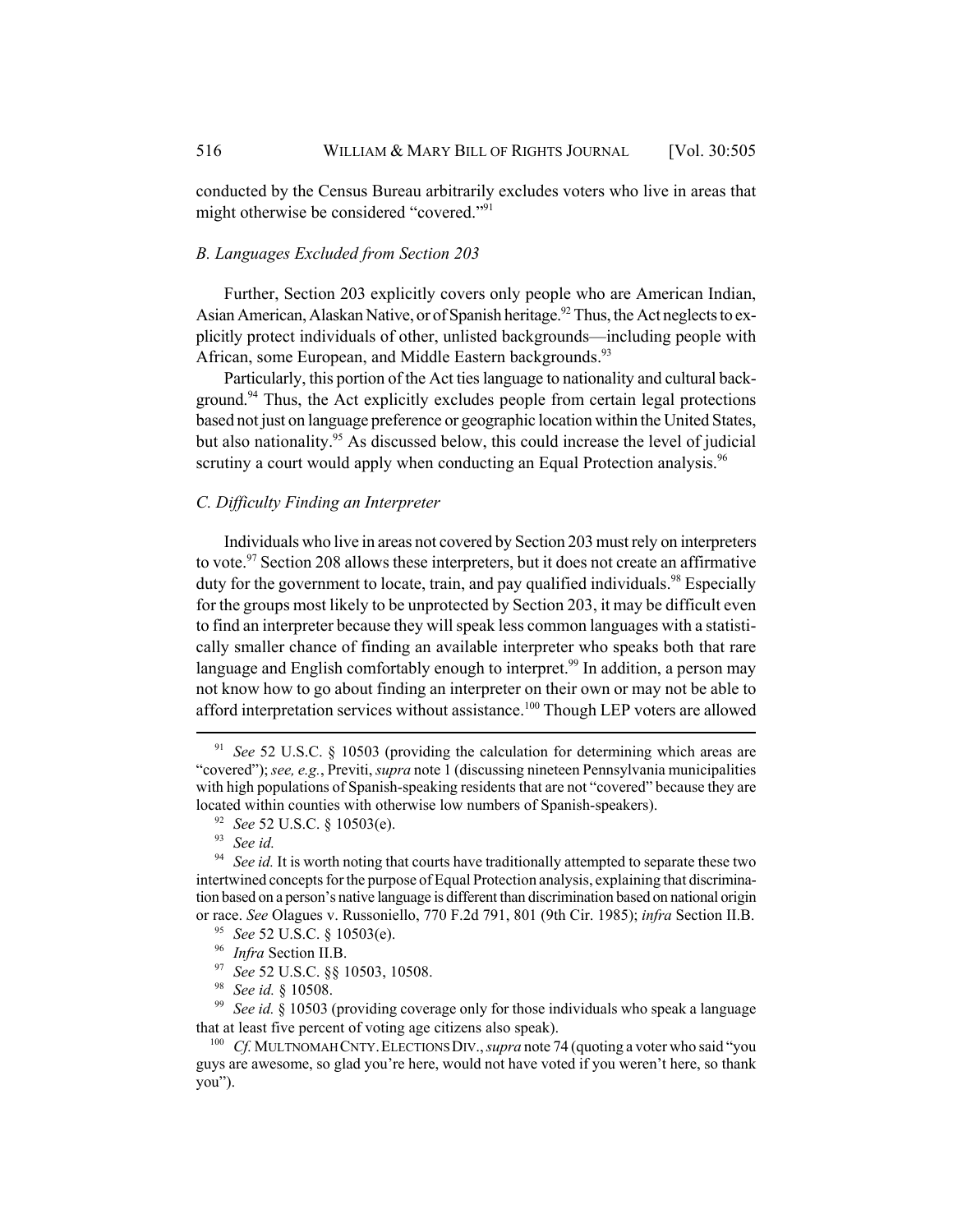to bring a person of their choice to help interpret, that person may not be qualified to interpret or feel confident in their language skills, especially if the individual chooses a family member or friend.<sup>101</sup> As discussed above, translation and interpretation are both skilled professions requiring more than just the ability to speak two languages.<sup>102</sup> Thus, the ability to bring an *interpreter* of their choice to the polls does not adequately resolve the problem of not having professionally *translated* election materials provided by the state.

#### *D. Violations of Section 208 of the Voting Rights Act*

Not only do LEP voters struggle to find an appropriate interpreter to accompany them to the polls, but also their right to an interpreter under Section 208 is voting officials and state laws also stand in the way of LEP voters' right to an interpreter under Section 208.103

In some instances, state and local officials blatantly and directly violate Section 208 by refusing to allow individual interpreters into the polling place.<sup>104</sup> One poll worker in Georgia allegedly told an interpreter, "if they can't speak English, we don't want them here."<sup>105</sup> Beyond such blatant, xenophobic denials, poll workers have also turned away interpreters for seemingly more innocent reasons.<sup>106</sup> For example, voters in Harris County, Texas encountered problems when they tried to bring an interpreter with them into the polling place.<sup>107</sup> The poll workers instructed volunteer interpreters to remain beyond the 100-foot radius of the polling place due to concerns about electioneering.<sup>108</sup> As one Korean interpreter explained her experience, "she was worried that we were [electioneering] and couldn't confirm that we weren't, other than to go by our word."<sup>109</sup> Many of these voters do not know their rights, challenge the rules, or question when poll workers deny them the resources to which they have a right.<sup>110</sup> Thus, these actions not only deprive voters of their rights to an

<sup>101</sup> *See* 52 U.S.C. § 10508 (describing how a voter can have the assistance of a person of the voter's choice, but not requiring any level of expertise of the person assisting the voter). <sup>102</sup> *See supra* Section I.C.1.

<sup>103</sup> *See, e.g.*, Salame, *Voters With Limited English*, *supra* note 9 (discussing concerns of intimidation used by poll workers).

<sup>104</sup> *See id.*

<sup>105</sup> *Id.*

<sup>106</sup> Chris Fuchs, *Federal Law Allows Nearly Anyone to Translate for Voters. At Polls, It Can Be a Different Story*, NBCNEWS (Dec. 19, 2018, 8:33 AM), https://www.nbcnews.com /news/asian-america/federal-law-allows-nearly-anyone-translate-voters-polls-it-can-n949056 [https://perma.cc/4UR6-DNTE] (describing concerns by poll workers of interpreters potentially electioneering).

<sup>107</sup> *See id.*

 $\frac{108}{109}$  *Id.* 

<sup>109</sup> *Id.*

<sup>110</sup> *See* Stephanie Cho et al., *Strengthening the Asian American Electorate*, A.B.A. (June 26,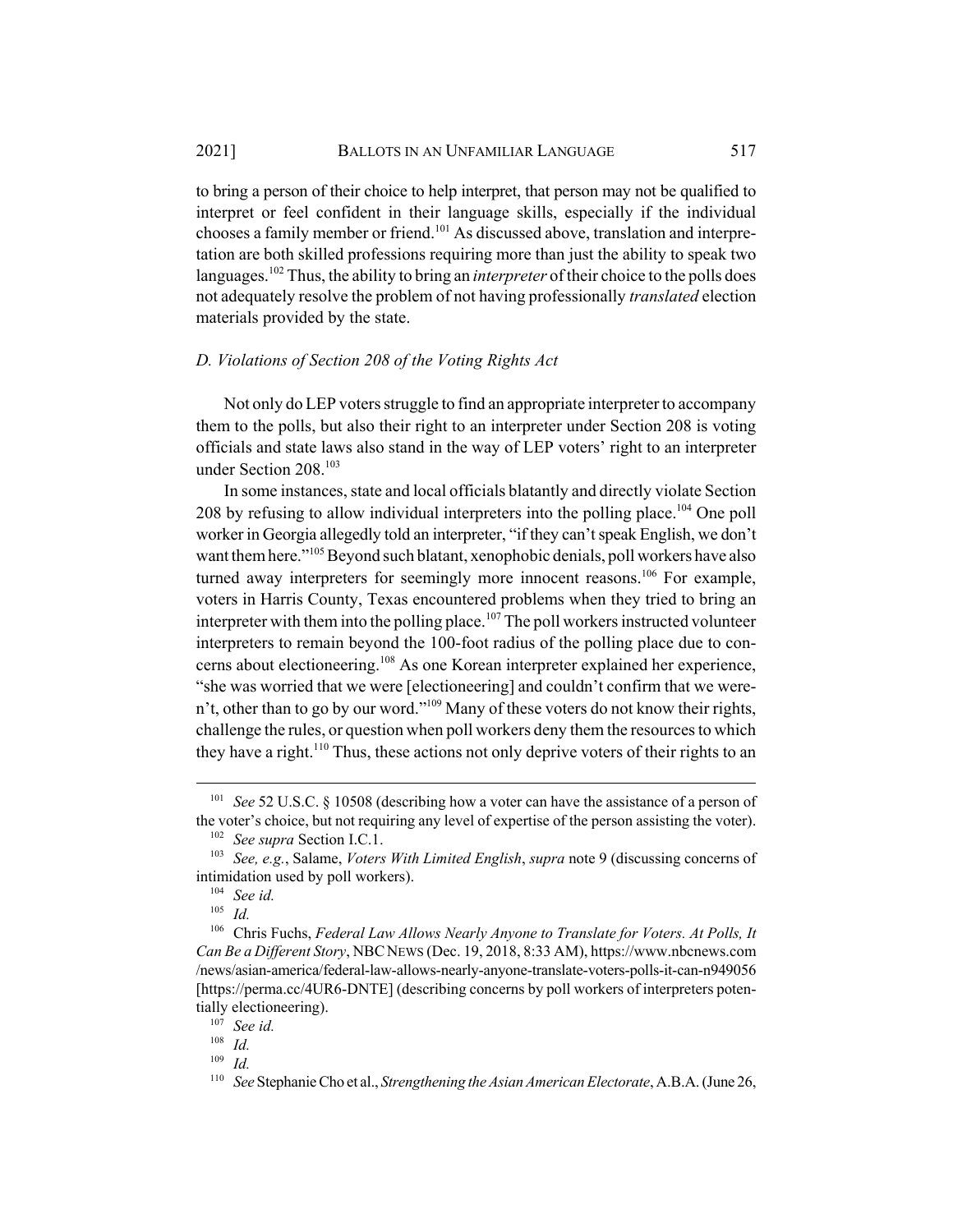interpreter under Section 208 but also functionally deprive them of their right to vote as well.

In other circumstances, state law (as opposed to the actions of individual poll workers) more systematically interferes with the federally guaranteed right of LEP voters to bring an interpreter to the polls.<sup>111</sup> For example, a Minnesota law limits the number of voters that an individual may assist while at the polls.<sup>112</sup> This law allows an interpreter to accompany only three voters in any single election.<sup>113</sup> A lawsuit has been filed, arguing that this law interferes with a person's ability to bring an interpreter of their choice to the polls.<sup>114</sup> Especially in smaller communities and with less common languages, where individuals qualified to interpret between two languages may already be in short supply, this could have a significant impact. The interaction between this state law and the Voting Rights Act scheme that requires some individuals to rely on interpreters therefore serves to undermine citizens' right to vote.

Similarly, a Texas law required interpreters assisting LEP voters at the polls to also be registered to vote in the same county.115 Many LEP voters, such as Mallika Das, rely on their children to help interpret for them.<sup>116</sup> Because her son did not live in the same exact county, however, Ms. Das was not allowed to bring him into the polling place to help her vote.<sup>117</sup> With the help of an advocacy group, Ms. Das brought a lawsuit for this violation of the Voting Rights Act.<sup>118</sup> The court assessed whether the Texas law violated Section 208, discussing the breadth of the law: "[voters] must be able to understand and fill out any required forms, and to understand and to answer any questions directed at them by election officers" with the assistance of someone they trust.<sup>119</sup> Finding that the Texas law "flatly contradict [ed] Section 208" in violation of the Voting Rights Act, the court struck it down.<sup>120</sup>

<sup>113</sup> *Id.* at 283.

<sup>114</sup> *See generally id.* at 284.

<sup>115</sup> *See* OCA–Greater Houston v. Texas, No. 1:15-cv-00679, 2016 WL 9651777, at \*1 (W.D. Tex. Aug. 12, 2016).

<sup>116</sup> *Id.*

<sup>119</sup> *Id.* at \*10.

<sup>120</sup> *Id.*

<sup>2020),</sup> https://www.americanbar.org/groups/crsj/publications/human\_rights\_magazine\_home /voting-in-2020/strengthening-the-asian-american-electorate/ ("A lack of access to targeted, in-language civics education is a major barrier to civic engagement for many Asian Americans. Three-quarters of Asian American adults were born outside the United States, many in countries where they did not participate actively in democratic electoral processes."); *see also* Previti, *supra* note 1 (explaining that many voters end up not voting when they face challenges at the polling place).

<sup>111</sup> *See infra* notes 112–15.

<sup>112</sup> DSCC v. Simon, 950 N.W.2d 280, 283 (Minn. 2020).

<sup>&</sup>lt;sup>117</sup> *Id.* In addition this law limits access to interpreters because many bilingual children who could assist their parents are not themselves old enough to vote.

<sup>118</sup> *Id.*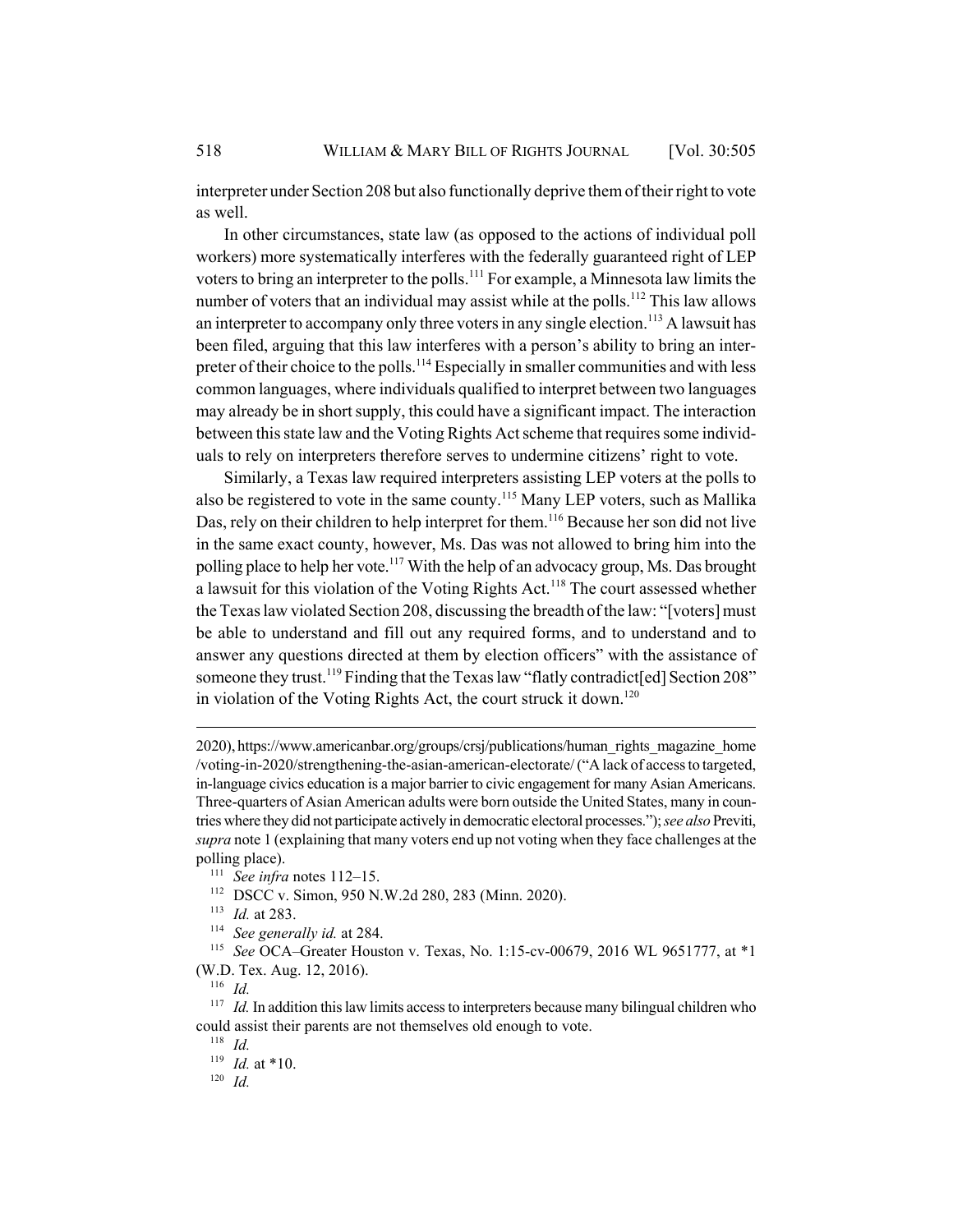#### 2021] BALLOTS IN AN UNFAMILIAR LANGUAGE 519

To merely write off these incidents and state laws as violative of the Voting Rights Act, however, does not do enough to remedy the underlying problem. In many of these cases, the ability to bring a lawsuit to vindicate one's voting rights does not resolve the problem because most of these individuals will never reach this point, especially for these communities who will also struggle to navigate the legal system in a foreign language.<sup>121</sup> Though it is inexcusable that those entrusted with the responsibility of safeguarding the integrity of elections would blatantly impede individuals from exercising their right to vote or pass laws in direct contradiction of federal law, the current structure of the language access provisions of the Voting Rights Act permits these violations to occur in the first place and exacerbates their effects on LEP voters. If Section 203 covered more individuals, then voters would not need to rely on their right to interpreters under Section 208 as heavily because their ballots, instructions, signs at the polling place, etc., would already be translated into their preferred language.

#### III. EQUAL PROTECTION ANALYSIS

The challenges that LEP voters face extend beyond violations of the Voting Rights Act. Though citizens and advocacy groups have begun challenging laws that restrict access to interpreters, the underlying issue remains that so many people must bring their own interpreters in the first place.<sup>122</sup> This indicates a problem with the Act itself: a significant number of voters face substantial barriers to access, based solely on the language that they speak and their geographic location.<sup>123</sup> Rather than providing improved language access and guaranteeing citizens the right to vote regardless of their spoken language, the provisions in Section 203 of the Voting Rights Act exacerbate this problem, as the discussion above elucidates.<sup>124</sup> By requiring a certain population to seek their own interpreters, who poll workers might illegally turn away, a subsect of the population of LEP voters has been denied equal protection under the law.125

### *A. Equal Protection Generally*

The Fourteenth Amendment provides that the government must not "deny to any person within its jurisdiction the equal protection of the laws."126 To demonstrate

<sup>121</sup> *See* Wendy N. Davis, *Justice Moves Slowly for Those Who Need Interpreters*, A.B.A. J.(March 1, 2016), https://www.abajournal.com/magazine/article/justice\_moves\_slowly\_for those who need interpreters [https://perma.cc/5QCD-ZVUQ].

<sup>122</sup> *See supra* Part II.

<sup>123</sup> *See id.*

<sup>124</sup> *See* discussion *supra* Part II; 52 U.S.C. §§ 10503, 10508.

<sup>125</sup> *See infra* Part III.

<sup>&</sup>lt;sup>126</sup> U.S. CONST. amend. XIV,  $\S$  1.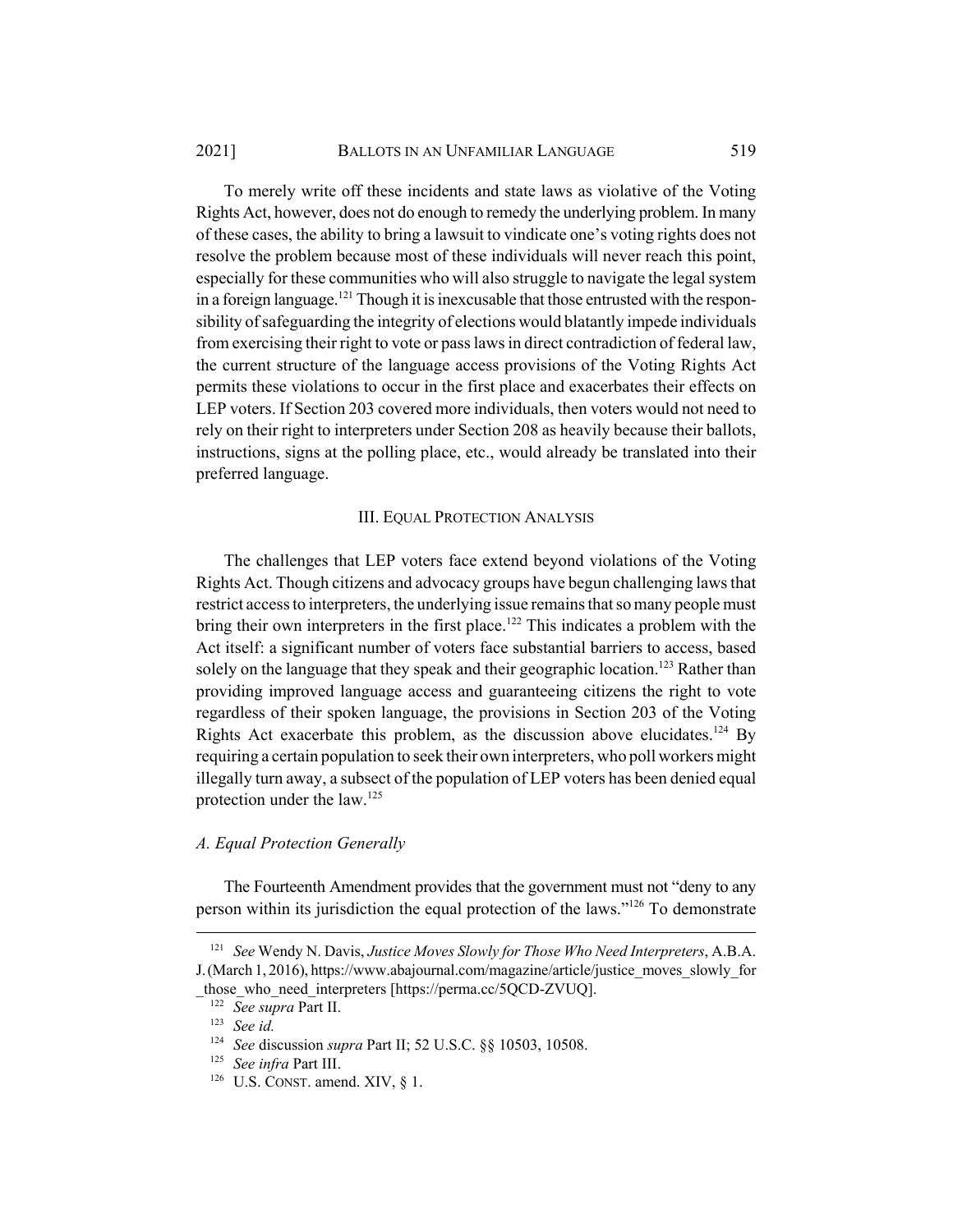that they have been denied such equal protection, a plaintiff must show "adverse treatment of individuals compared with other similarly situated individuals [and that] such selective treatment was based on impermissible considerations" like race or religion.<sup>127</sup> In addition, a plaintiff must also show that the alleged "disparity in treatment" cannot survive the appropriate level of scrutiny."<sup>128</sup> For instance, to justify different treatment on the basis of race, the policy must generally survive strict scrutiny.<sup>129</sup>

The individuals referenced in this Note, certain LEP voters not covered by Section 203 and therefore unable to access their right to vote, are similarly situated both to LEP voters who *are* covered by the Act and to the broader population of voters in general: they are all U.S. citizens older than eighteen who are legally entitled to vote in federal and state elections. Further, these individuals are treated differently because, unlike their covered or English-speaking peers, they are not all being provided election materials in a language they can readily understand. Thus, this Note will focus on the inquiry regarding the appropriate level of scrutiny and whether the provisions in the Voting Rights Act survive that scrutiny.

## *B. Vote Denial and Equal Protection Scrutiny*

The *Anderson-Burdick* standard sets forth the level of judicial scrutiny that applies when a state imposes a burden that stands in the way of full electoral participa- $\frac{130}{2}$  The Supreme Court has used this standard in cases involving filing deadlines for independent candidates, $131$  prohibitions against write-in voting, $132$  and laws that require government-issued voter identification for in-person voting.<sup>133</sup> In those cases, a court will weigh the burden that a state imposes on electoral participation against the state's asserted benefits.<sup>134</sup> Such analysis typically focuses on whether the law presents a complete barrier to participation and the degree to which the law is merely an "inconvenience."135

The *Anderson-Burdick* test could outline the appropriate level of scrutiny to the minority language provisions of the Voting Rights Act because the current legislation creates certain barriers to participation in elections on the basis of language

<sup>&</sup>lt;sup>127</sup> Miner v. Clinton Cntv., 541 F.3d 464, 474 (2d Cir. 2008).

<sup>128</sup> Phillips v. Girdich, 408 F.3d 124, 129 (2d Cir. 2005).

<sup>&</sup>lt;sup>129</sup> Palmore v. Sidoti, 466 U.S. 429, 432 (1984) ("[Race-based] classifications are subject to the most exacting scrutiny; to pass constitutional muster, they must be justified by a compelling governmental interest and must be 'necessary . . . to the accomplishment' of their legitimate purpose.").

<sup>130</sup> *See* Anderson v. Celebrezze, 460 U.S. 780 (1983); Burdick v. Takushi, 504 U.S. 428 (1992); *see also* Crawford v. Marion Cnty. Election Bd., 553 U.S. 181 (2008).

<sup>131</sup> *See Anderson*, 460 U.S. at 780.

<sup>132</sup> *Burdick*, 504 U.S. at 428.

<sup>133</sup> *Crawford*, 553 U.S. at 185.

<sup>134</sup> *Id.* at 190.

<sup>135</sup> *See, e.g.*, *id.* at 198.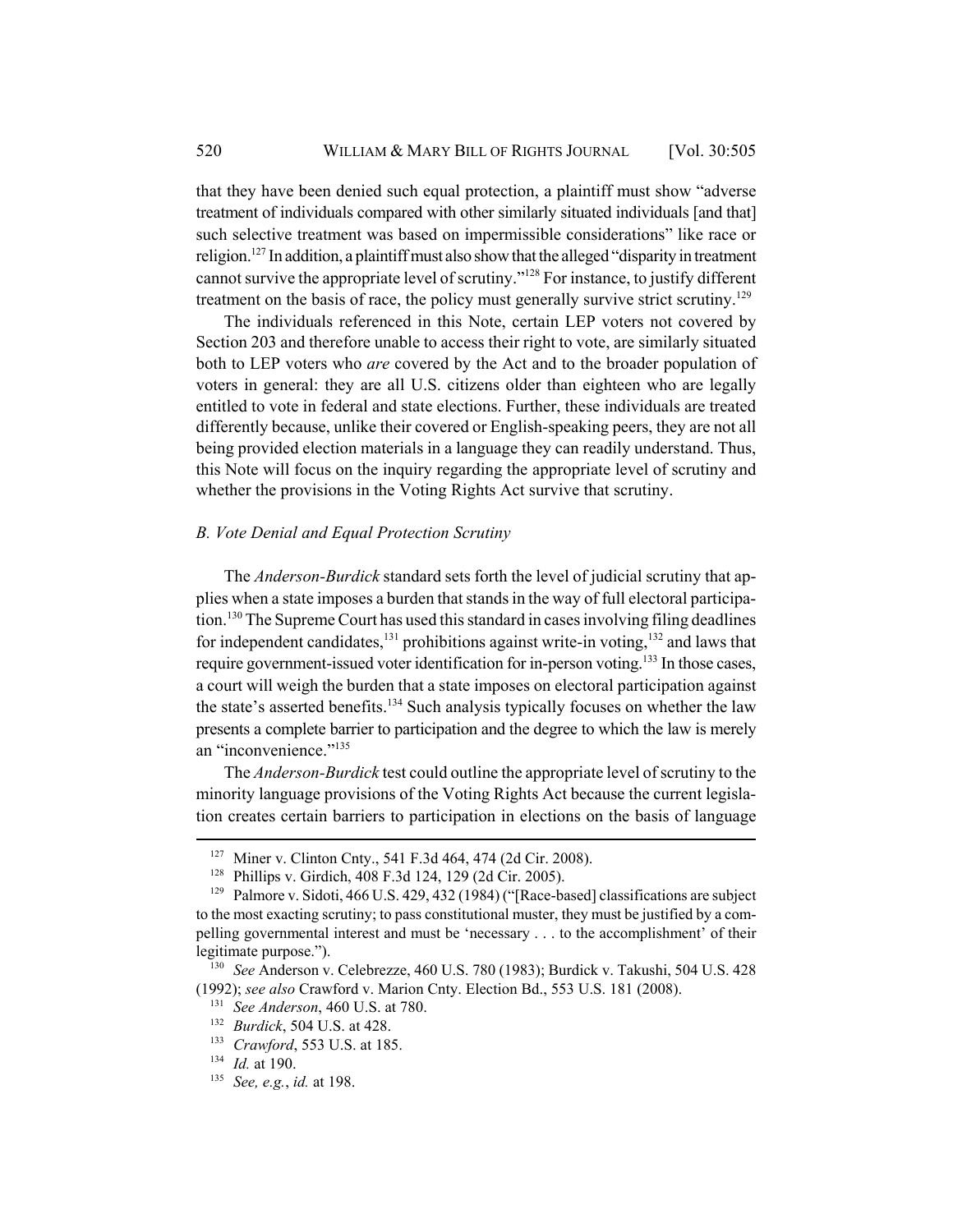spoken, national origin, and geographic location within the United States.<sup>136</sup> Assuming, therefore, that this is the correct test for assessing the relevant provisions of the Voting Rights Act, a court would conduct a balancing test to assess the burden imposed on voters compared to the government's interest.<sup>137</sup>

One potential benefit that could flow to the government from narrow language accommodations includes financial savings.<sup>138</sup> In addition, the government may want to alleviate other administrative concerns about the practicability of rolling out such extensive aid to LEP voters. The government might argue that the practical burden of finding qualified interpreters and translators for the extensive variety of languages spoken in the United States and then monitoring states for compliance justifies their more limited (though less helpful) approach. Notably, the government could not successfully argue any interest like "safeguarding voter confidence," as it did when defending government-issued voter identification requirements in *Crawford*. 139 In fact, voter confidence theoretically should be much lower if citizens were to discover that a large portion of the population was arbitrarily being denied their right to vote.

Because of fears of electioneering and other concerns about interpreters and translators trying to improperly influence voters, the government may argue an interest in protecting the integrity of elections and preventing fraud, which courts have recognized as an important interest.<sup>140</sup> However, unsubstantiated government fears of interpreters substituting their own political preferences for those of the LEP voter remain uncompelling absent evidence of these types of abuses.<sup>141</sup>

On the other side of the scale would be the burdens imposed on voters from such a scheme. These burdens rise to a level beyond the mere "inconvenience of making a trip to the DMV, gathering the required documents, and posing for a photograph" as described in *Crawford*. 142 The burden of not having access to translated materials could mean that a voter would need to find an interpreter on their own, which could potentially be an insurmountable obstacle depending on the popularity of the language in the individual's area. The burden could be so severe as to require voters to attempt registering to vote, comprehending directions on Election Day, and—if they even get that far—submitting a valid ballot all in a foreign language they do not fully understand.<sup>143</sup> As discussed above, voters may experience xenophobic comments or

<sup>136</sup> *See id.* at 190.

<sup>137</sup> *See id.*

<sup>&</sup>lt;sup>138</sup> For example, it cost one county about \$75,000 to add assistance for a new language. Jen Fifield, *Yo Voté: Communities Scramble to Translate Ballots*, PEW (June 28, 2017), https://www.pewtrusts.org/en/research-and-analysis/blogs/stateline/2017/06/28/yo-vote-com munities-scramble-to-translate-ballots [https://perma.cc/GB7G-JAXM]. That said, this cost constituted only a small portion of the \$36 million two-year election budget. *Id.*

<sup>139</sup> *See Crawford*, 553 U.S. at 191.

<sup>140</sup> *See id.* at 191–92.

<sup>141</sup> *See id.* at 200.

<sup>142</sup> *See id.* at 198.

<sup>143</sup> *See* Salame, *If You Can't Speak English*, *supra* note 6.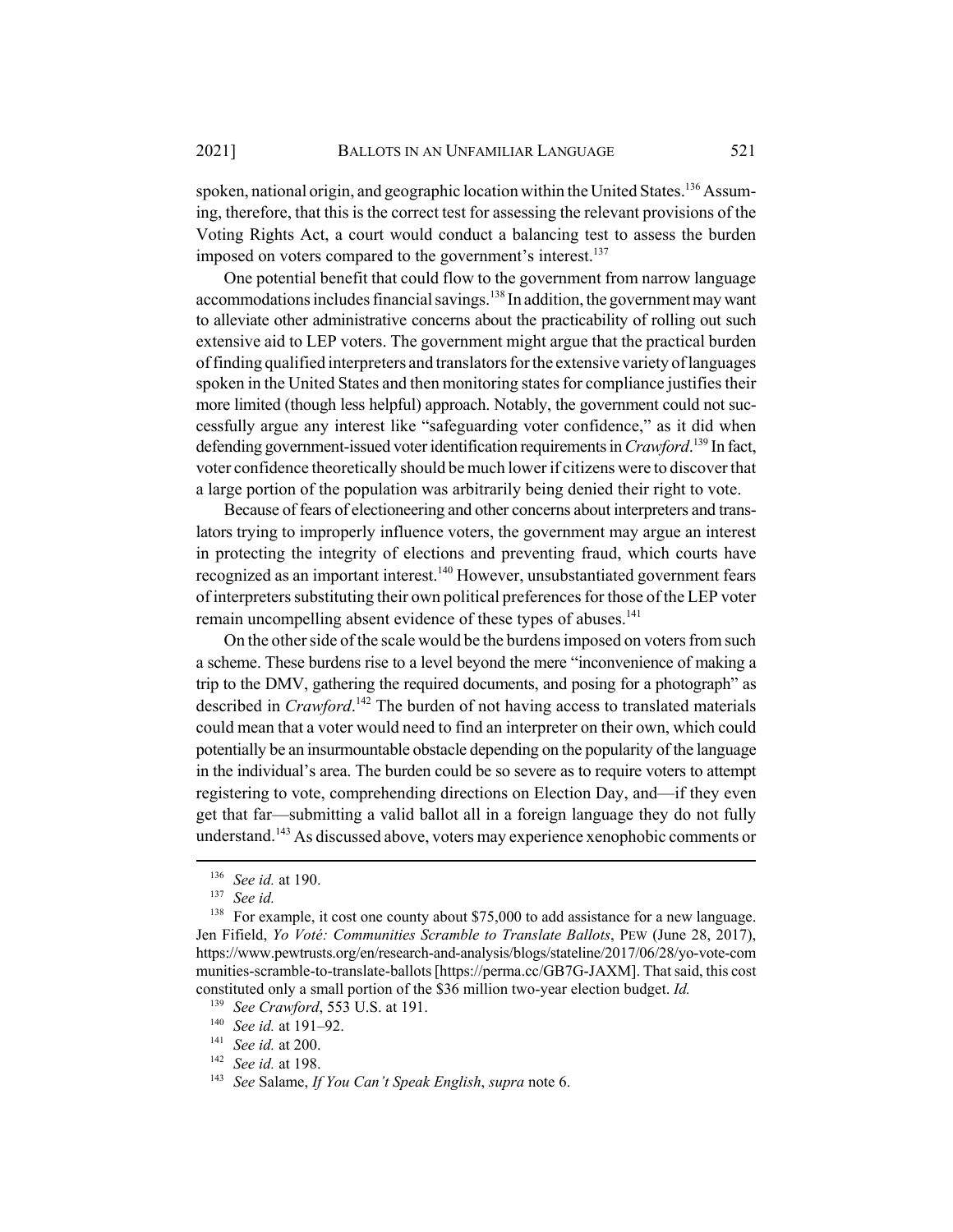even get turned away by poll workers because of their language ability.<sup>144</sup> In other words, the burdens imposed on LEP voters functionally cut them off from the electoral process altogether.

When weighing these two considerations, the expressed interests in saving money and practicability are far outweighed by the extreme burden placed on citizens who will not be able to vote without additional support. Of course, the Court may even apply a different, higher level of scrutiny.<sup>145</sup> Justice Stevens, writing for the majority in *Crawford*, explained that "even rational restrictions on the right to vote are invidious if they are unrelated to voter qualifications."<sup>146</sup> In those instances, a more traditional strict scrutiny–based equal protection analysis would control.<sup>147</sup>

Much like the poll taxes at issue in *Harper* or the literacy tests at issue in *Katzenbach*, laws which prevent citizens from accessing the ballot in their native language essentially "test" the voter's ability to read and communicate in English, a qualification unrelated to the voter's ability to cast a valid ballot.<sup>148</sup> The ability to speak English in a country with no official language, or the ability to afford or locate an interpreter without state assistance, has no bearing on whether a legal citizen is qualified to vote.<sup>149</sup> The limitations imposed on voters who do not currently live in a "covered" area or who happen to fall outside of the definition of language minorities covered in Section 203 (based on nationality) could, therefore, be considered more similar to the "invidious" types of restrictions contemplated by Justice Stevens.<sup>150</sup>

As one commentator has noted, "[t]he Supreme Court has been somewhat fickle on the level of scrutiny to apply when it comes to the fundamental right to vote."<sup>151</sup> Therefore, though the current scheme already fails under the *Anderson-Burdick* standard, this Note will also turn and address the more traditional Equal Protection analysis in the event that a court applies this different standard instead.

#### *C. Traditional Equal Protection Analysis and Level of Scrutiny*

As already noted above, when assessing equal protection claims, courts will consider the level of scrutiny that applies.<sup>152</sup> Strict scrutiny applies in "cases involving laws

<sup>144</sup> *See id.*; Fuchs, *supra* note 106.

<sup>145</sup> *See Crawford*, 553 U.S. at 189.

<sup>146</sup> *Id.*

<sup>147</sup> *See The* Anderson-Burdick *Doctrine: Balancing the Benefits and Burdens of Voting Restrictions*, SCOTUSBLOG, https://www.scotusblog.com/educational-resources/the-ander son-burdick-doctrine-balancing-the-benefits-and-burdens-of-voting-restrictions/ [https:// perma.cc/VEC3-26UG].

<sup>148</sup> *See generally* Harper v. Va. State Bd. of Elections, 380 U.S. 930 (1965).

<sup>149</sup> *See id.*

<sup>150</sup> *See* SCOTUSBLOG, *supra* note 147.

<sup>151</sup> Joshua A. Douglas, *A Tale of Two Election Law Standards*, AM.CONST.SOC'Y (Sept. 24, 2019), https://acslaw.org/expertforum/a-tale-of-two-election-law-standards [https://perma.cc /Z4Q2-93XQ].

<sup>152</sup> *See* San Antonio Indep. Sch. Dist. v. Rodriguez, 411 U.S. 1, 2 (1973).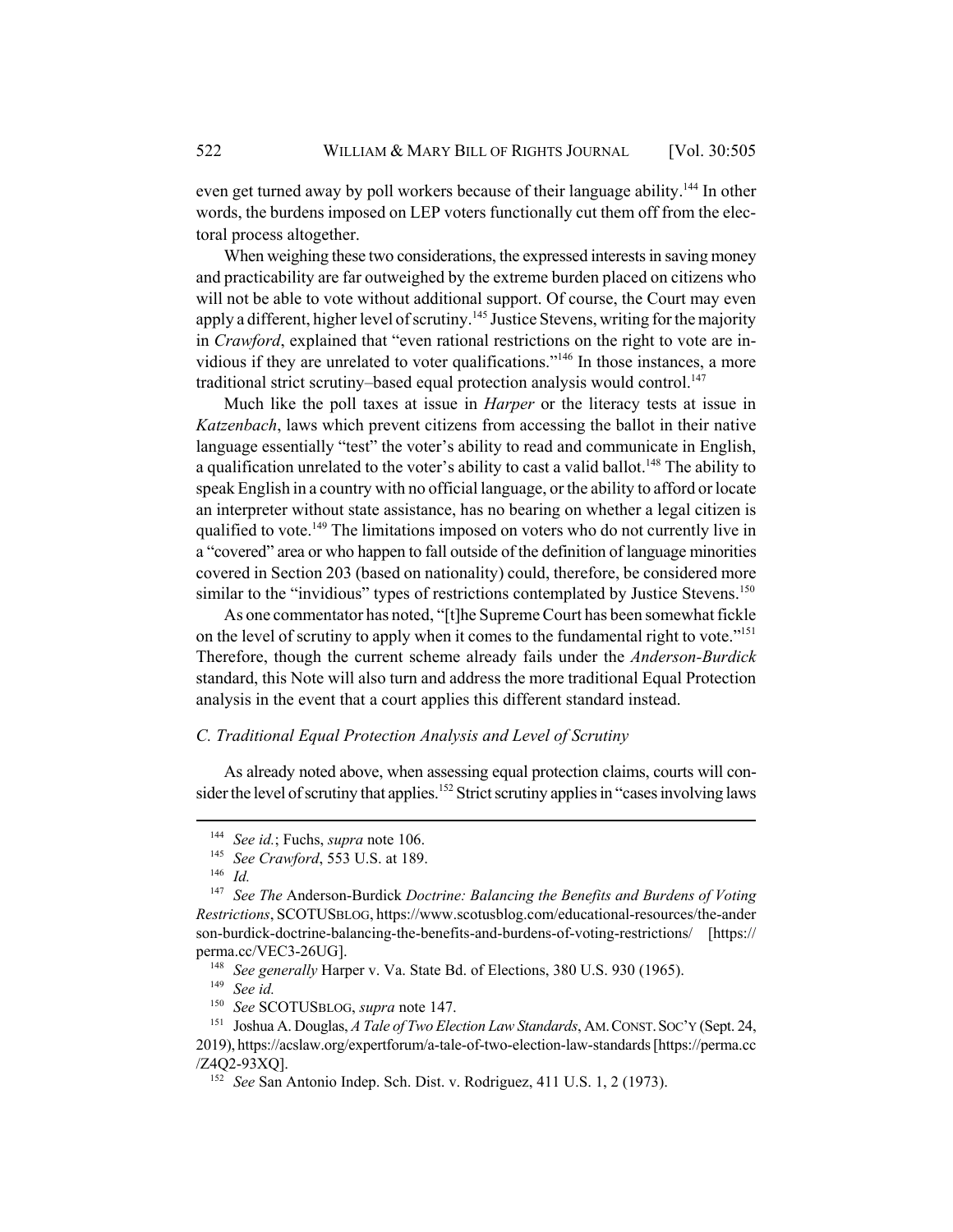that operate to the disadvantage of suspect classes or interfere with the exercise of fundamental rights and liberties explicitly or implicitly protected by the Constitution."<sup>153</sup>

Courts have considered whether classifications based on an individual's native language should be subject to strict scrutiny or to a less rigorous standard.<sup>154</sup> On this issue, courts have said that "if the classification is language-based, it is subject to rational basis scrutiny."<sup>155</sup> Though race-based classifications receive strict scrutiny, courts have ruled that language-based classifications are distinct from race-based ones, even though language, race, and nationality are often intertwined.<sup>156</sup>

That said, Section 203(e) specifically bases coverage not on the language spoken but instead on whether the individual falls within a certain nationality or ethnicity.<sup>157</sup> Thus, because of the specific language in Section  $203$ , <sup>158</sup> there may be an argument that the law not only treats people differently based on the language they speak but also includes a race-based classification.

In any case, for the purposes of Equal Protection analysis, voting is a fundamental right, which means that a court will more carefully scrutinize the law.<sup>159</sup> In doing so, a court would need to consider whether the language access provisions of the Voting Rights Act serve a compelling government interest and are narrowly tailored to serve that interest.<sup>160</sup>

# *D. Compelling Government Interest*

As stated in the text of the Act, the intention behind the law is to extinguish discrimination in voting for people who do not speak English as their primary language.<sup>161</sup>

<sup>157</sup> *See* 52 U.S.C. § 10503(e) (including only people who are "American Indian, Asian American, Alaskan Natives, or of Spanish heritage" in the definition of "language minorities" covered by Section 203).

<sup>159</sup> *See* Reynolds v. Sims, 377 U.S. 533, 561–62 (1964) ("Undoubtedly, the right of suffrage is a fundamental matter in a free and democratic society. Especially since the right to exercise the franchise in a free and unimpaired manner is preservative of other basic civil and political rights, any alleged infringement of the right of citizens to vote must be carefully and meticulously scrutinized."); Harper v. Va. State Bd. of Elections, 383 U.S. 663, 667–68 (1966).

<sup>160</sup> *See* Adarand Constructors, Inc. v. Pena, 515 U.S. 200, 227 (1995) (explaining that a court applying strict scrutiny will assess whether policies are "narrowly tailored measures that further compelling governmental interests").

 $\frac{153}{154}$  *Id.* 

<sup>&</sup>lt;sup>154</sup> Pimentel v. City of Methuen, 323 F. Supp. 3d 255, 271 (D. Mass. 2018).

 $\frac{155}{156}$  *Id.* 

<sup>156</sup> Olagues v. Russoniello, 770 F.2d 791, 801 (9th Cir. 1985) ("[A] language-based classification is not the equivalent of a national origin classification, and does not denote a suspect class."). Nevertheless, that case framed the class as people who *choose* to speak a language other than English. *See id.* Perhaps future courts could readdress the issue with the perspective that the language one speaks is not a *choice*, so much as a trait that the speaker was born into and that represents a core part of their identity. From that perspective, there could be a reason to make language-based classifications subject to strict scrutiny.

<sup>158</sup> *See id.*

<sup>161</sup> *See* 52 U.S.C. § 10503(a).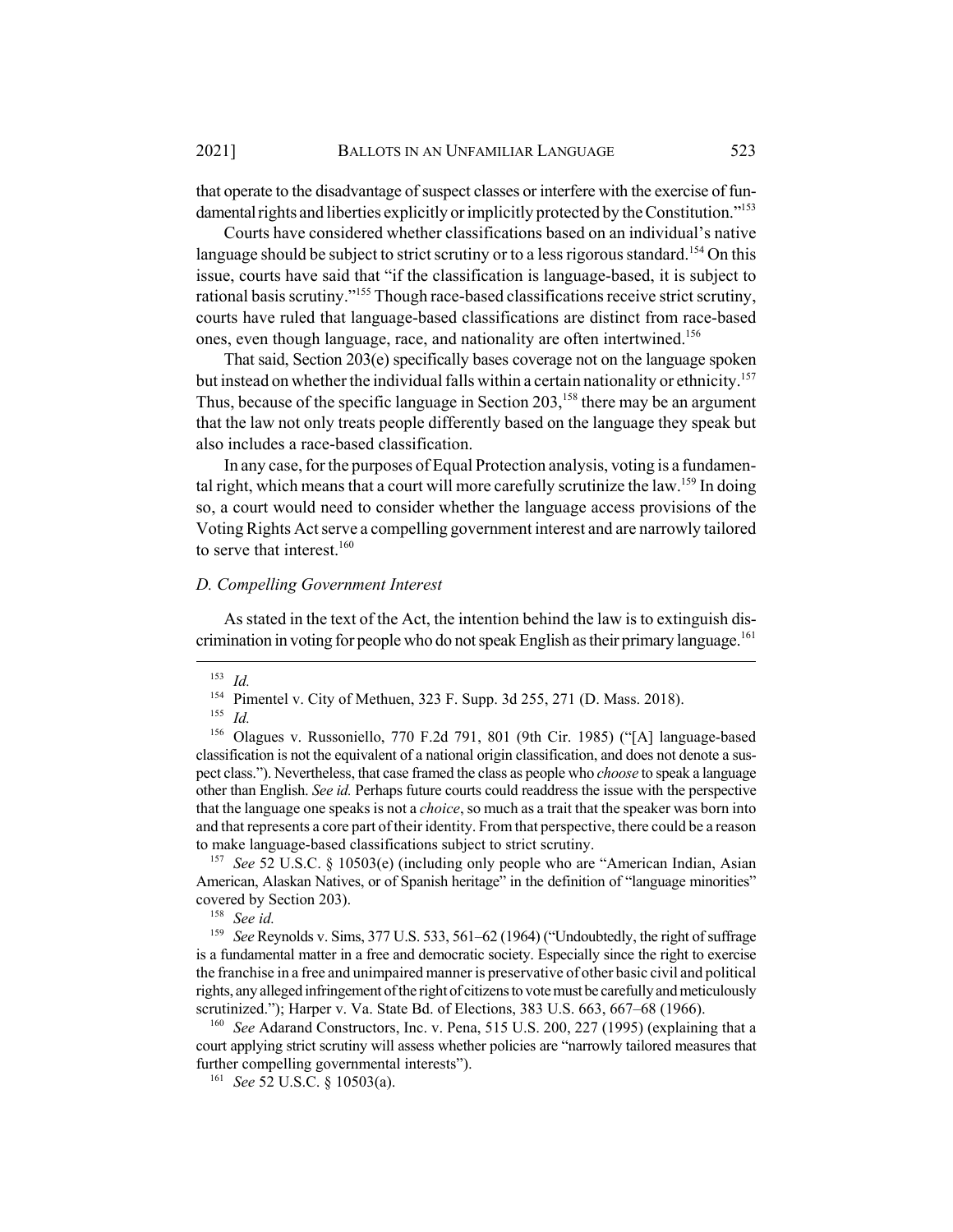In other words, the government interest served is to ensure that all LEP voters have the resources necessary to vote and to guard against any measures that would prevent this group of citizens from voting on the basis of their language abilities.<sup>162</sup> Certainly, protecting the integrity of elections is a compelling government interest.<sup>163</sup> In a democracy, fair elections require that all qualified citizens who wish to vote are not prevented from doing so.<sup>164</sup> In that sense, the stated interest in Section 203 is an integral part of maintaining the integrity of elections and is, therefore, compelling.<sup>165</sup> Thus, these provisions of the Voting Rights Act may pass the first part of strict scrutiny analysis.

#### *E. Narrow Tailoring*

Nevertheless, the Voting Rights Act minority language provisions do not actually serve these interests. In fact, as discussed above, the practical consequences of Sections 203 and 208 indicate that the law does not successfully expand the availability of resources that many LEP voters need in order to actually go vote.<sup>166</sup>

By failing to provide this access, the law actually undermines the integrity of elections because the limitations on which states and localities are covered effectively prevent a large number of LEP voters from going to the polls.<sup>167</sup> Of course, it is true that the Act expands access to *some* voters who might not otherwise be able to read their ballot or find an appropriate interpreter to accompany them.<sup>168</sup> Nevertheless, if every eligible citizen who wishes to vote—not to mention a group of people large enough to swing elections—cannot due to artificial barriers imposed by the government, then the results of an election do not accurately reflect the opinion of American citizens.

In addition, the five-percent threshold set by the Act seems arbitrary.<sup>169</sup> The California Elections Code, for example, utilizes a lower threshold—three percent—to determine the areas where foreign language materials and services should be provided.<sup>170</sup> This significantly increases the number of minority language speakers that receive assistance.<sup>171</sup> The fact that some states and localities have adopted more

<sup>162</sup> *See id.*

<sup>163</sup> Eu v. S.F. Cnty. Democratic Cent. Comm., 489 U.S. 214, 231 (1989) ("A State indisputably has a compelling interest in preserving the integrity of its election process."); *see also* Grebner v. State, 744 N.W.2d 123, 127 (Mich. 2007) ("States have a 'strong interest' in the stability of their political systems.").

<sup>164</sup> *See* 52 U.S.C. § 10503(a).

<sup>165</sup> *See id.*

<sup>&</sup>lt;sup>166</sup> *See supra* Part II (discussing the barriers to access faced by LEP voters).

<sup>167</sup> *See supra* Part II.

<sup>168</sup> *See* 52 U.S.C. § 10503(b)(1) (providing some language support, including translated election materials, to LEP voters who live in covered areas).

<sup>169</sup> *See* 52 U.S.C. § 10503(b)(2)(A)(i)(I).

<sup>170</sup> *Language Access*, S.F. DEP'T OF ELECTIONS, *supra* note 77.

<sup>&</sup>lt;sup>171</sup> *See id.* (explaining that, based on calculus, the San Francisco Department of Elections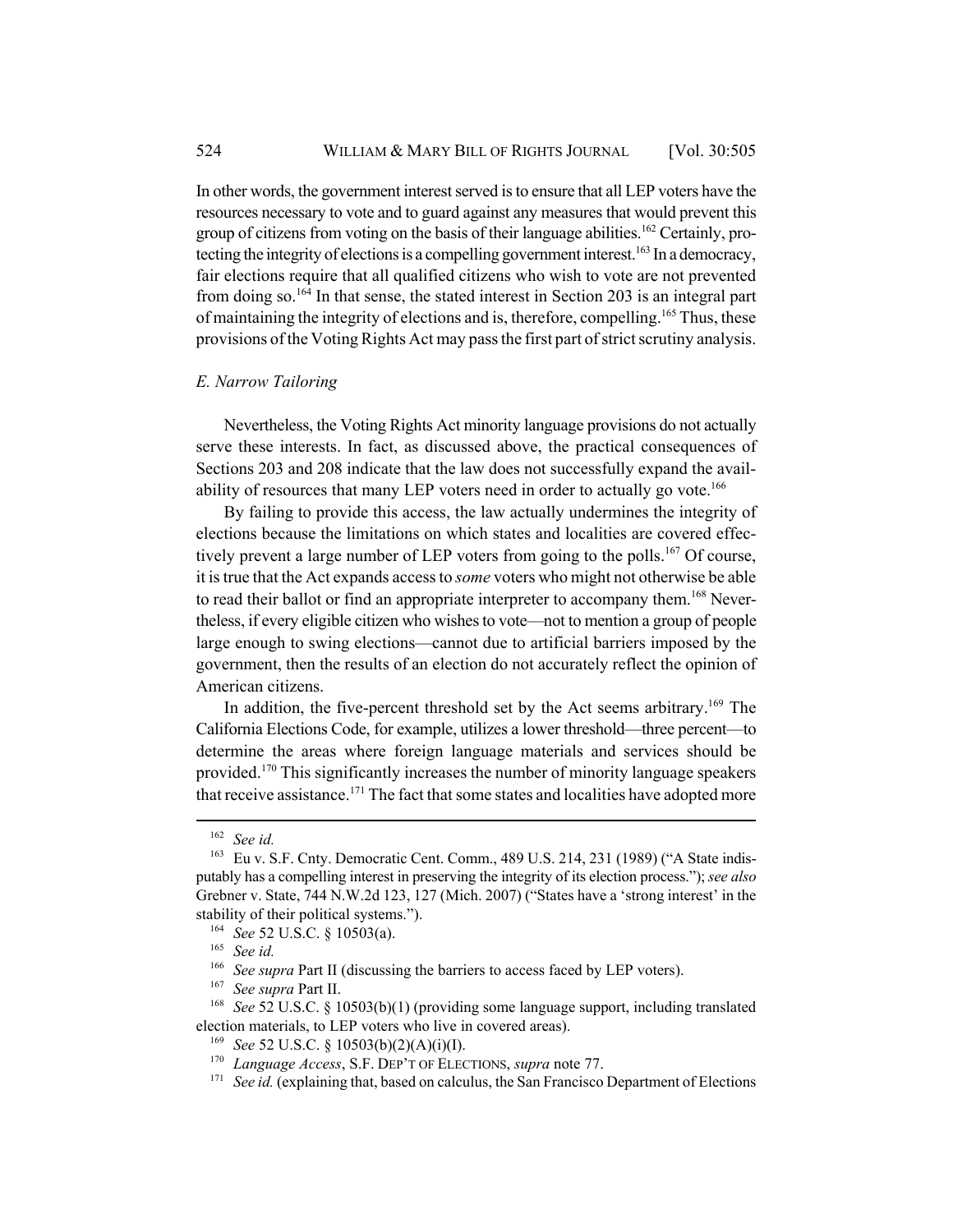inclusive policies shows that a different threshold percentage is feasible—and may even be preferable for expanding voter access and maintaining the integrity of elections.<sup>172</sup> After all, some states and localities have decided that more expansive language access better protects a large class of voters (LEP voters), even after considering costs and other practicalities for implementation.<sup>173</sup>

#### *F. Disparate Impact*

Certainly, it seems a bit odd to assess whether the Voting Rights Act actually violates the Equal Protection Clause. After all, the purpose of the Voting Rights Act was actually to expand access to voting for all citizens, not to deprive certain groups of these rights.<sup>174</sup> Though the law actually functions to exclude certain groups (those language groups that are less common and, therefore, more likely to fall below the five-percent threshold, for example), that certainly was not the intent of those who drafted the legislation.<sup>175</sup> So, it is possible that the law merely has a disparate impact with no discriminatory intent behind it. In situations where laws had a disparate impact on certain groups, without more, courts have determined that there is no equal protection violation.<sup>176</sup> Of course, if the law was neutral on its face, the language at the beginning of Section 203 would likely be enough to demonstrate that there was no discriminatory purpose underlying the decision to enact the law.<sup>177</sup> On the other hand, unlike in *Washington*, the Voting Rights Act specifically discusses the groups of people protected by the law and those not.<sup>178</sup> It ties legal protection directly to the language that a person speaks, whether that language is more or less common, and classification as "American Indian, Asian American, Alaskan Natives, or of Spanish heritage."<sup>179</sup>

Because Section 203 of the Voting Rights Act expressly creates a scheme where some voters can more easily access their right to vote than others and cannot survive

provides language services in "Burmese, Japanese, Korean, Thai, and Vietnamese," in addition to the Chinese and Spanish required by the Voting Rights Act).

<sup>172</sup> *See id.*

<sup>173</sup> *See id.*

<sup>&</sup>lt;sup>174</sup> *See* 52 U.S.C. § 10503(a) (explaining that the purpose of this law is to "enforce the guarantees of the [F]ourteenth and [F]ifteenth [A]mendments to the United States Constitution," and eliminate practices which "effectively exclude[] [language minorities] from participation in the electoral process.").

<sup>175</sup> *See id.*

<sup>&</sup>lt;sup>176</sup> Washington v. Davis, 426 U.S. 229, 242 (1976) ("[W]e have not held that a law, neutral on its face and serving ends otherwise within the power of government to pursue, is invalid under the Equal Protection Clause simply because it may affect a greater proportion of one race than of another.").

<sup>177</sup> *See id.*

<sup>178</sup> *See id.* at 229, 242.

<sup>179</sup> *See* 52 U.S.C. § 10503(a), (e).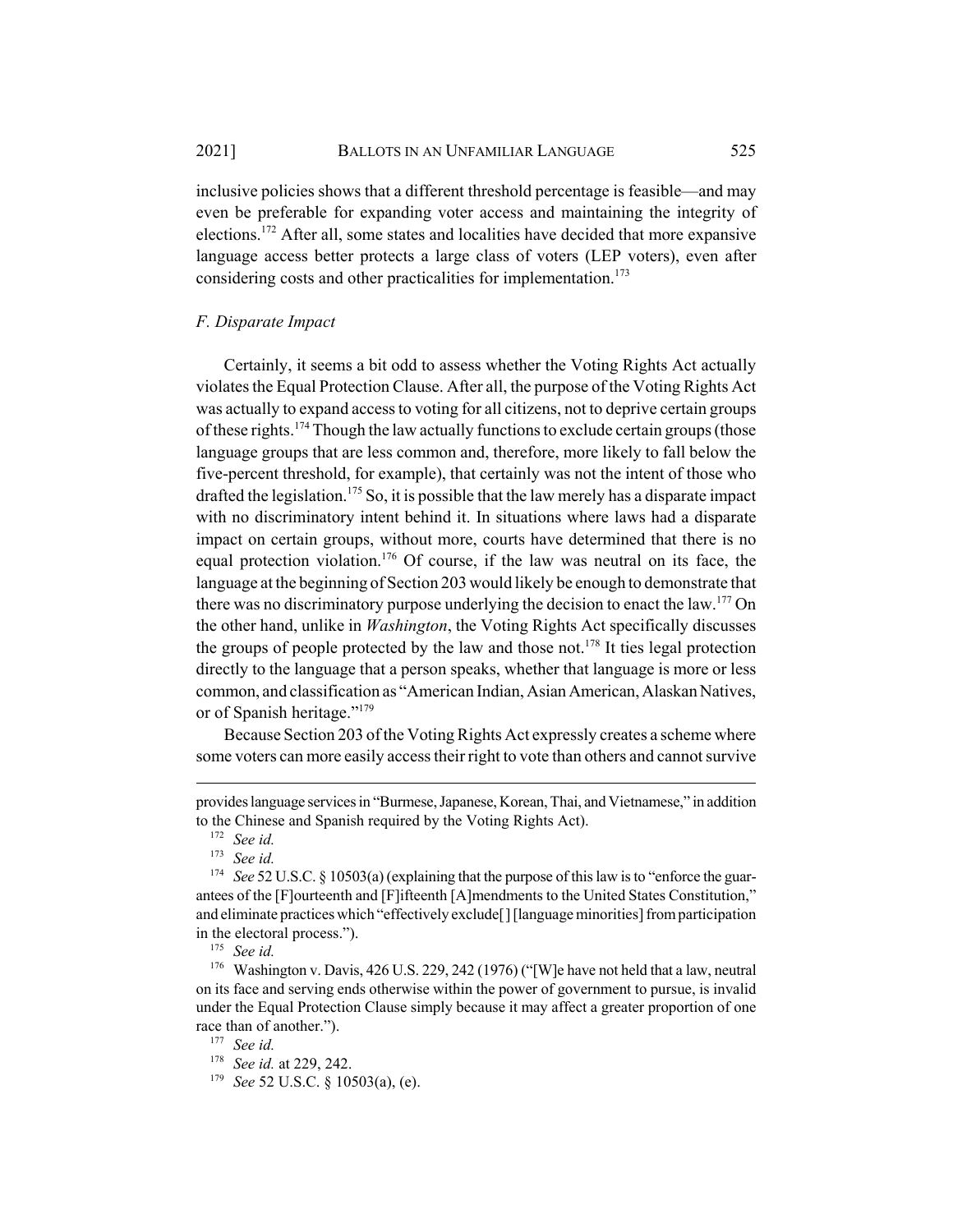strict scrutiny analysis, it violates the Equal Protection Clause.<sup>180</sup> In light of these constitutional violations, the following Section discusses possible solutions and remedies to prevent further denial of voting rights moving forward.<sup>181</sup>

#### IV. LOOKING AHEAD: RECOMMENDATIONS AND POSSIBLE CHALLENGES

When provided, foreign language assistance can "increase[] turnout for citizens who speak little English."<sup>182</sup> But, the question remains: how can the U.S. government provide adequate foreign language assistance in order to strengthen American democracy and increase voter turnout, and what are the barriers to making the requisite changes? This Section will address that question.

#### *A. Federal Change*

Congress must amend the language minority provisions of the Voting Rights Act. Rather than passively allowing people to bring an interpreter if they need one, as in Section 208,<sup>183</sup> Congress should build towards requiring each state to proactively offer translation and interpretation services to anyone who needs it, regardless of the language they speak. As a first step, Congress should at least eliminate the portion of the statute that limits recovery to only people with certain backgrounds.<sup>184</sup> In addition, it should reconsider the threshold requirement of five percent and ensure that the calculations for covered areas keep pace with the rapid growth of language minority communities.

Of course, enacting and implementing such reform will come with a number of challenges. First, such initiatives will require substantial funding. In fact, some commentators have argued against government-funded translations and governmentprovided interpreters for financial reasons.<sup>185</sup> One commentator argued that the solution to language access problems involved a heavier reliance on "empower[ing] [LEP voters] to take matters into their own hands" by finding interpreters for themselves, explaining that any additional government support would be "impractical and costly" and "an unnecessary waste of resources."186 However, this argument neglects

<sup>&</sup>lt;sup>180</sup> *See id.* § 10503(e).<br><sup>181</sup> *See infra* Port IV.

See infra Part IV.

<sup>182</sup> Daniel J. Hopkins, *Translating into Voters: The Electoral Impacts of Spanish-Language Ballots*, 55AM.J. OF POL.SCI.813, 813 (2011) (explaining, in addition, that "[s]mall changes in election procedures can influence who votes as well as what wins").

<sup>183</sup> *See* 52 U.S.C. § 10508.

<sup>&</sup>lt;sup>184</sup> *See id.*<br><sup>185</sup> *See* Te.

<sup>185</sup> *See* Terin M. Barbas, Note, *We Count Too! Ending the Disenfranchisement of Limited English Proficiency Voters*, 37 FLA.STATE UNIV.L.REV. 189, 203–04 (2009); *see also, e.g.*, 152 CONG.REC. S7904 (daily ed. July 19, 2006) (statement of Sen. Leahy) (remarking on witness testimony that the costs of Section 203, as currently drafted, are "extremely burdensome").

<sup>186</sup> Barbas, *supra* note 185.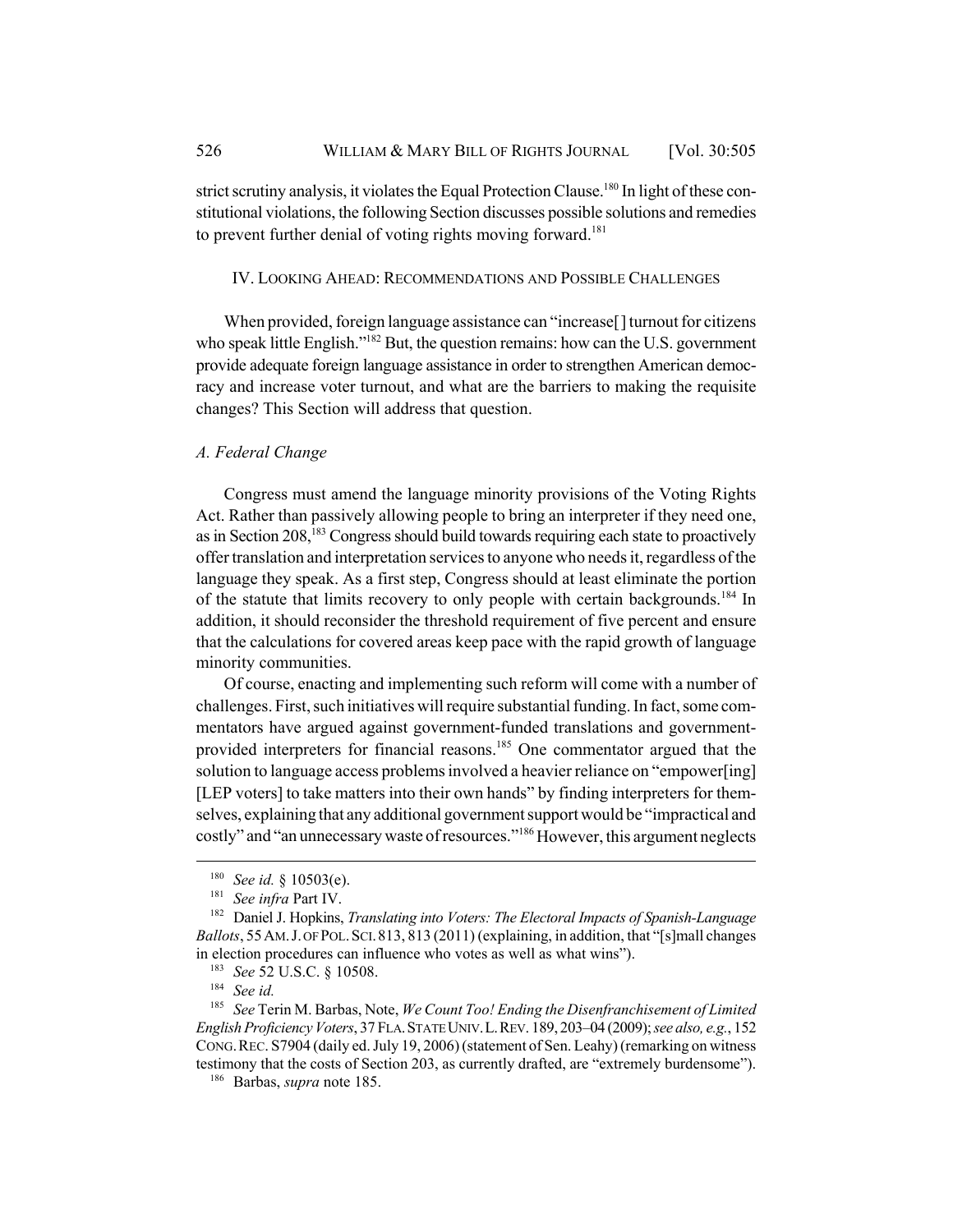to consider that LEP voters already have—under Section 208—the full legal ability to "take matters into their own hands" and find an interpreter of their choosing to accompany them to the polls.<sup>187</sup> But this has not proven successful in practice.<sup>188</sup> Further, it would not resolve the Equal Protection issue, where certain individuals under the current scheme would need to find an interpreter and pay for it themselves merely to effectively access their ballots while others, who speak more common languages like English or Spanish, would not.<sup>189</sup> In addition, though implementation could be costly, the cost seems insignificant when compared to the inestimable value of a functioning democracy and upholding the core principles of the U.S. Constitution. Access to ballots is not a mere luxury or judgment call left to Congress's discretion in a budget debate—it represents the very foundation of American democracy, a core ideal which has served as this nation's bedrock since its inception. As Senator Patrick Leahy of Vermont noted when considering the Voting Rights Act Reauthorization in 2006, the costs of proving language assistance are "reasonable" and, further, that "[e]nsuring full access to American[s'] right to vote certainly is worth this reasonable cost."190

Similarly, others criticize this solution because these provisions are currently unfunded mandates that states cannot afford to actually implement.<sup>191</sup> Therefore, Congress should also offer additional federal financial assistance to encourage—and make possible—more robust participation from states. In addition, Congress could consider increasing the stakes for states that do not comply. For instance, it could condition receipt of related federal funding on proper implementation of the Voting Rights Act.<sup>192</sup> Adding financial incentive could go a long way to ensuring compliance, which has historically been a challenge in guaranteeing even the limited support required through Section 203 for covered areas.<sup>193</sup>

<sup>191</sup> James Thomas Tucker, *Ensuring Language Minority Citizens: The Bilingual Election Provisions of the Voting Rights Act*, 10 N.Y.U. J. LEGIS. & PUB. POL'Y 195, 259 (2006) (referencing statements from various members of Congress who have "decried the imposition of the provisions [of the Voting Rights Act] as yet another unfunded federal mandate").

<sup>192</sup> *See* South Dakota v. Dole, 483 U.S. 203, 206–07 (1987) (explaining the conditions under which Congress may properly exercise its spending power and attach conditions to receipt of federal funds).

<sup>193</sup> *See, e.g.*, JoNel Newman, *Ensuring that Florida's Language Minorities Have Access to the Ballot*, 36 STETSON L. REV. 329, 349–50 (2007) ("Despite the clear requirements under the Section  $4(f)(4)$  and 203 bilingual-assistance provisions  $\dots$  some covered jurisdictions in Florida have historically failed to comply with this requirement."); Glenn D. Magpantay, *Asian American Access to the Vote: The Language Assistance Provisions (Section 203) of the Voting Rights Act and Beyond*, 11 ASIAN L.J. 31, 37 (2004) ("Notwithstanding Section 203's federal mandate, AALDEF has discovered many troubling instances of local non-compliance.").

<sup>187</sup> *Id.*; *see also* 52 U.S.C. § 10508.

<sup>188</sup> *See supra* Part II.

<sup>189</sup> *See supra* Part III.

<sup>&</sup>lt;sup>190</sup> 152 CONG. REC. S7904 (daily ed. July 19, 2006) (statement of Sen. Leahy).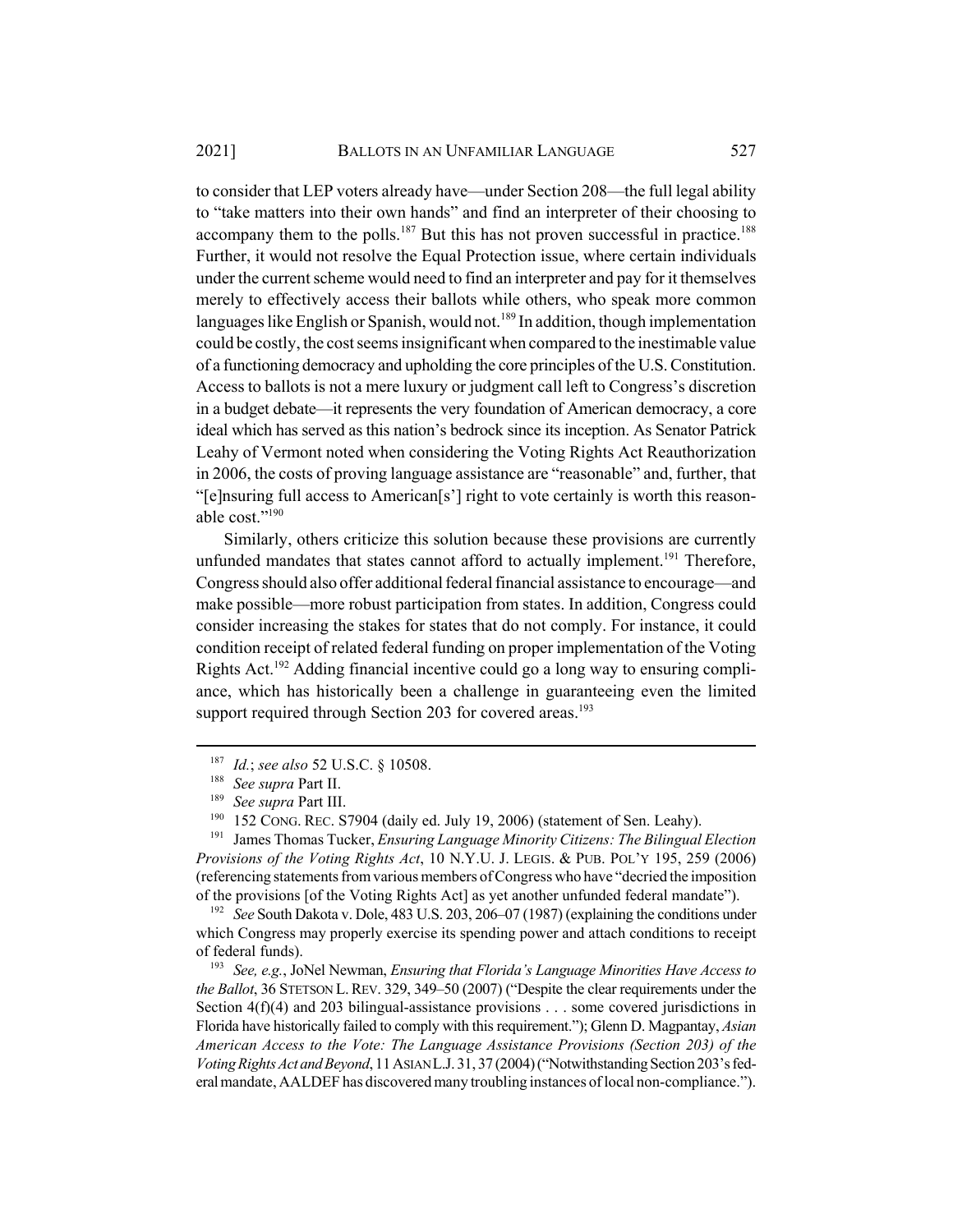Another criticism about federal funding for implementing more extensive services for LEP voters could be concerns regarding federalism.<sup>194</sup> Organizing and structuring elections has traditionally been an area of state concern, and having the federal government step in and mandate certain ways a state must conduct elections could violate the principles of federalism.<sup>195</sup> On the other hand, the federal government would be stepping in to vindicate rights guaranteed to all citizens by the U.S. Constitution, which have always been considered an area of federal concern.<sup>196</sup> Further, these policies affect the validity of *federal* elections. Finally, the federal government has been able to step into areas of traditional state concern, like passage of laws concerning the minimum drinking age or education, through Congress' spending power. $197$ 

Finally, with any change in federal law, lawmakers will need to confront the political nature of new policies that could significantly affect election outcomes. The policies advocated in this Note may be politically unpopular to some constituencies, especially in a country where many continue to advocate for making English the official language of the United States.<sup>198</sup> In fact, some scholars have criticized even the existing, limited foreign language support, saying, "the government should be encouraging our citizens to be fluent in English, which, as a practical matter, is our national language."<sup>199</sup> But English is not, in fact, our national language.<sup>200</sup> Until Congress has expressed its intent for English to become the national language through enacted legislation, a vague sense that the most people speak English or that most government business is conducted in English will not suffice to justify disenfranchisement on the basis of language spoken. Further, they argue that provision of foreign language ballots "devalues citizenship for those who have mastered English

<sup>194</sup> *See* Roger Clegg & Linda Chavez, *An Analysis of the Reauthorized Sections 5 and 203 of the Voting Rights Act of 1965: Bad Policy and Unconstitutional*, 5 GEO.J.L.&PUB.POL'Y 561, 562 (2007) ("In terms of law, the statute violates the constitutional principles of federalism.").

<sup>195</sup> *See id.* at 565 ("[T]here are federalism concerns insofar as it requires states . . . to get advance federal approval in areas traditionally . . . committed to state discretion.").

 $196$  For instance, federal courts have subject matter jurisdiction over disputes involving the infringement of rights guaranteed in the United States Constitution. 28 U.S.C. § 1331.

<sup>197</sup> *See Dole*, 483 U.S. at 206–07.

<sup>&</sup>lt;sup>198</sup> This English-only rhetoric is dangerous and fails to celebrate the impressive diversity of languages spoken in this country. Unfortunately, given the current political climate, it is easy to imagine arguments that a person should be able to read English on an official government ballot if they want to exercise their right to vote. Though this would undermine basic constitutional principles regarding Equal Protection and the right to vote, many in the United States continue to hold harmful discriminatory views about those with a different cultural background or experience than themselves.

<sup>199</sup> Clegg & Chavez, *supra* note 194, at 576.

<sup>200</sup> *Cf.* English Language Unity Act of 2017, H.R. 997, 115th Cong. (2017) (aiming to "declare English the official language of the United States"). Notably, this bill—and others like it—has not been enacted. *Id.*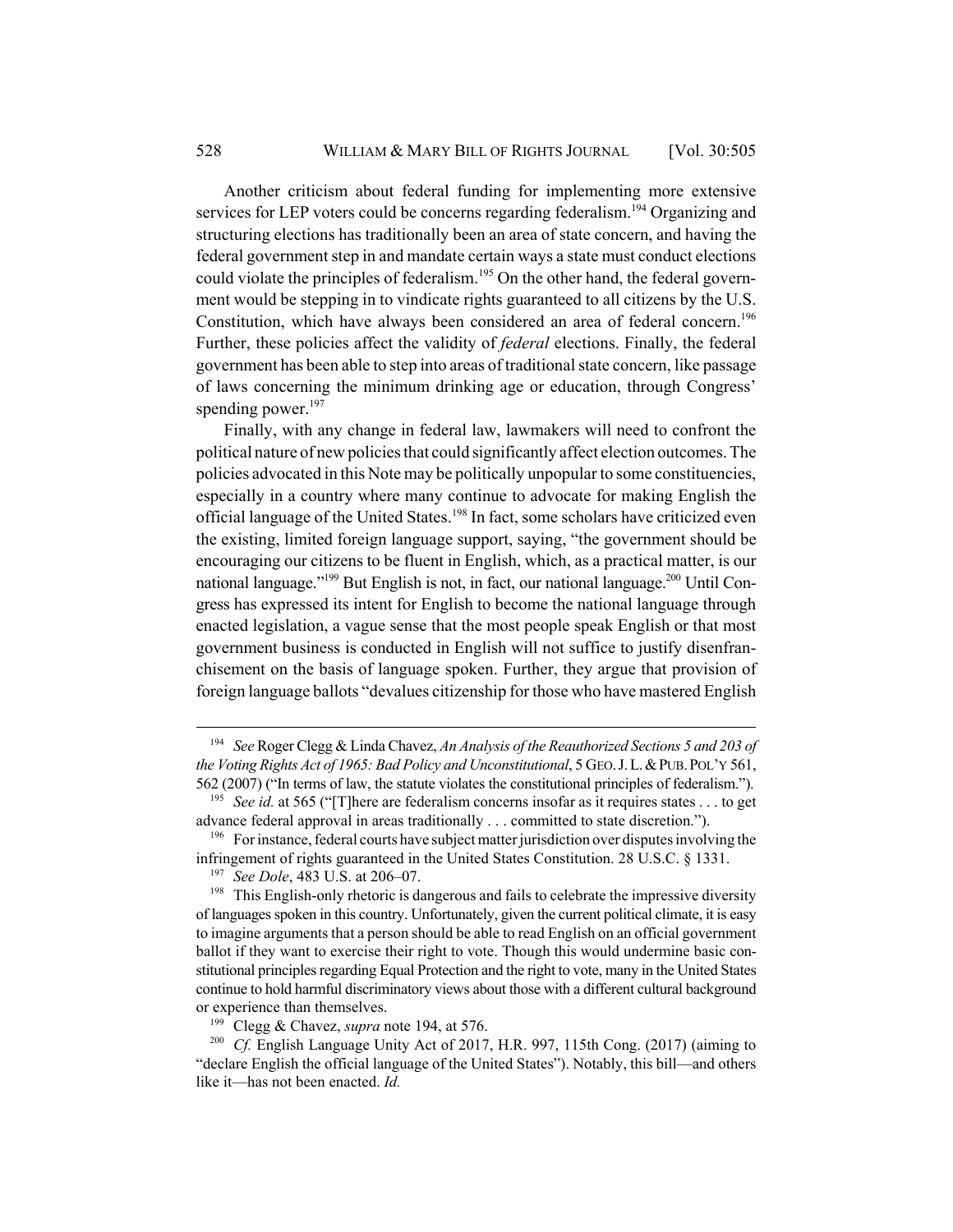as part of the naturalization process."201 To push against these assumptions, however, arbitrarily requiring that a voter speak English devalues the promise of American democracy and the guarantee that all citizens have meaningful access to the ballot. Those who worked to become American citizens through the naturalization process did so, in part, for the unique promise that *all* citizens have the opportunity to select their political leaders and have their voices heard. To offer anything less is what truly "devalues citizenship."<sup>202</sup>

Nevertheless, such arguments and increasing gridlock in the legislative branch and division along party lines could make an otherwise simple change difficult to accomplish.<sup>203</sup> In the absence of legislative action, therefore, federal courts should also prepare to intervene and recognize Equal Protection violations when voters and legal advocacy groups manage to raise claims about vote denial stemming from insufficient language access.204

## *B. State Change*

In the absence of change at the federal level, states must also continue working to develop their own policies in order to expand language access. As discussed above, some states and localities have already begun this process, while others refuse to do so without federal intervention.<sup>205</sup>

At the most basic level, before they even take affirmative action to remedy violations by providing increased access and extending resources to more citizens, states must first remove laws that impose limitations on who a voter may bring with them to the polls, because those laws violate Section 208 of the Voting Rights Act.<sup>206</sup> Requiring certain qualifications, such as requiring that an interpreter also be registered to vote in the same locality, functionally means that a voter cannot exercise their federal right to an interpreter of their choosing.<sup>207</sup> Of course, "it has been well settled that state law that conflicts with federal law is 'without effect.'"<sup>208</sup> The

<sup>201</sup> Clegg & Chavez, *supra* note 194, at 576.

<sup>202</sup> *See id.*

<sup>&</sup>lt;sup>203</sup> While it may seem uncontroversial to spend a relatively small amount of money to ensure American democracy, some scholars continue to express unfounded doubts about the number of individuals who actually require non-English ballots, for instance. *Compare* Clegg & Chavez, *supra* note 194, at 576 ("As a practical matter, there are very few citizens who need non-English ballots."), *with supra* Section I.B outlining the number of individuals, including voting-age citizens, who speak a language other than English at home.

<sup>204</sup> *See supra* Part III (discussing how the Voting Rights Act violates the Equal Protection Clause of the Fourteenth Amendment).

<sup>205</sup> *Supra* Section I.C.3, Part II.

<sup>206</sup> *See* Brian J. Sutherland, *The Patchwork of State and Federal Language Assistance for Minority Voters and a Proposal for Model State Legislation*, 65 N.Y.U. ANN. SURV. AM. L. 323, 350 (2009).

<sup>207</sup> *See* OCA–Greater Houston v. Texas, 867 F.3d 604, 614 (5th Cir. 2017).

<sup>208</sup> *See* Cipollone v. Liggett Group, Inc., 505 U.S. 504, 516 (1992) (citing Maryland v.